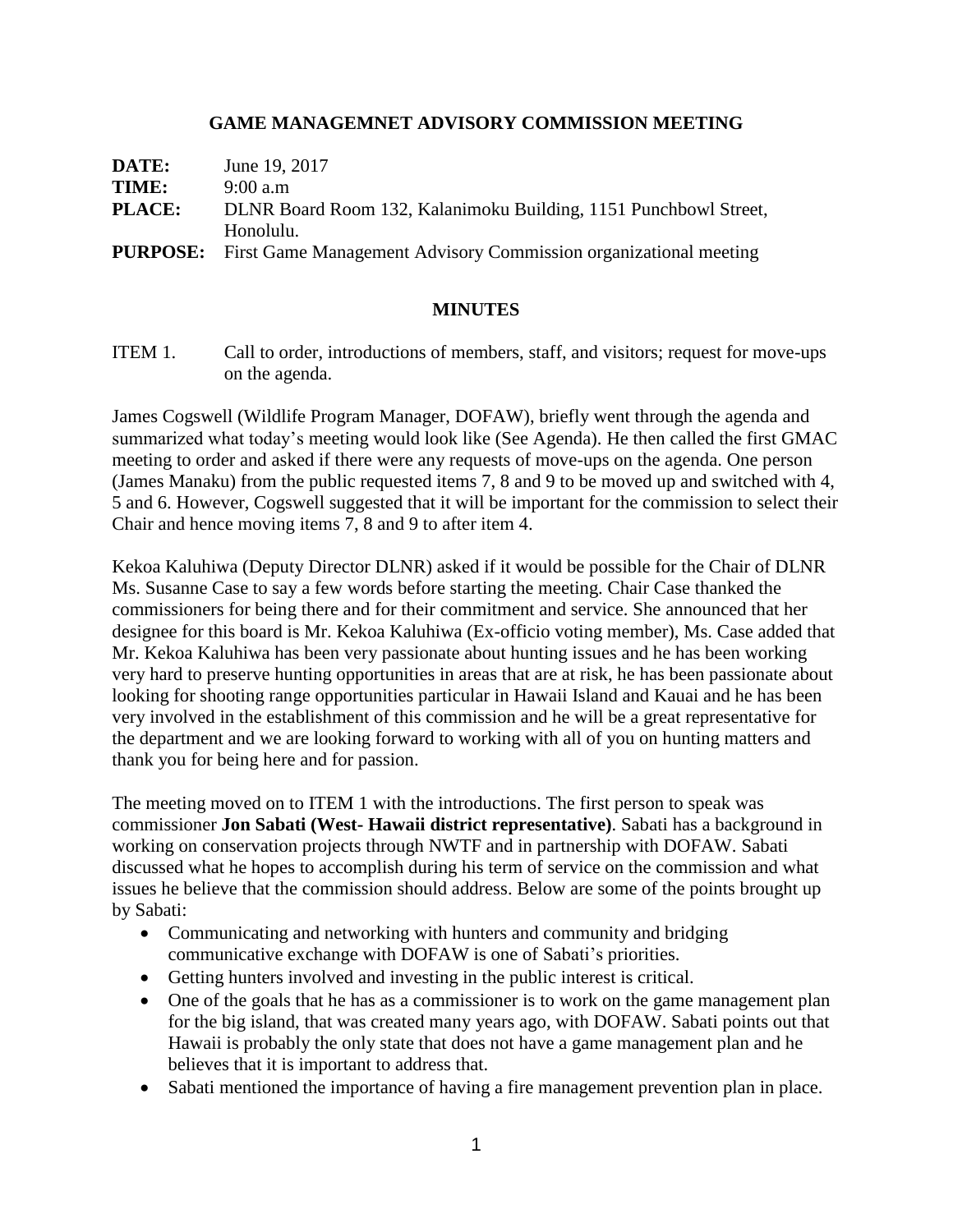- Sabati also mentioned the importance of working with hunters and having them being involved for instance through a volunteer program where their time may be used as match for federal grants and in return the volunteers get mileage credit for their taxes.
- Since many hunters from other islands also use the hunting unites in West Hawaii these areas should be a state wide concern.

Cogswell reminded everyone that we are on ITEM 1 and that we should keep the introductions short and that when on ITEM 3 the commissioners will have a chance to discuss what they hope to accomplish during their term of service on the commission and what issues they believe that the commission should address.

Josiah Jury, representing the Island of Oahu. He is also assists with the pig hunter association of Oahu and works with watershed partnership. Stan Ruidas (representing the Island of Lanai), Robert Cremer Jr representing the Island of Kauai part of the Hawaii rifle association, Nancy Timko (representing the Island of Oahu) also Safari international Hawaii Chapter president and works with DLNR hunter education program at the youth camp on the big Island, Lori Buchanan (representing the Island of Molokai), Ryan Kohatsu (representing East Hawaii hunting community), Keokoa Kaluhiwa (DLNR representative), Susanne Case (DLNR Chair). Everyone present in the room introduced themselves. There were representatives from DLNR- DOFAW - NARS, Hunter Education, e-Hawaii.gov, pig hunter association and the general public.

### ITEM 2. Review background information on the responsibilities of commissioners.

Cogswell points out that this information is available in HB 1041 (Please see for more information Section 183D-4.5, Hawaii Revised Statutes). A copy of the bill was provided to the commissioners and a copy was made available to other attendance. Cogswell, read sections of the Bill that talked about the commissioner's responsibilities directly from the Bill:

- There is established within the department a game management advisory commission, which shall serve in an advisory capacity to the board.
- The game management advisory commission shall consist of nine members to be appointed by the governor in the manner provided in section 26-34
- The game management advisory commission shall select its own chairperson from among its members. The members shall receive no compensation for their services on the game management advisory commission but shall be entitled to reimbursement
- The game management advisory commission may recommend policies and criteria regarding the management, protection, and promotion of public hunting in Hawaii and may recommend amendments to existing department policies and procedures relating to hunting, particularly regarding this chapter and chapters 122, 123, and 124 of title 13, Hawaii Administrative Rules.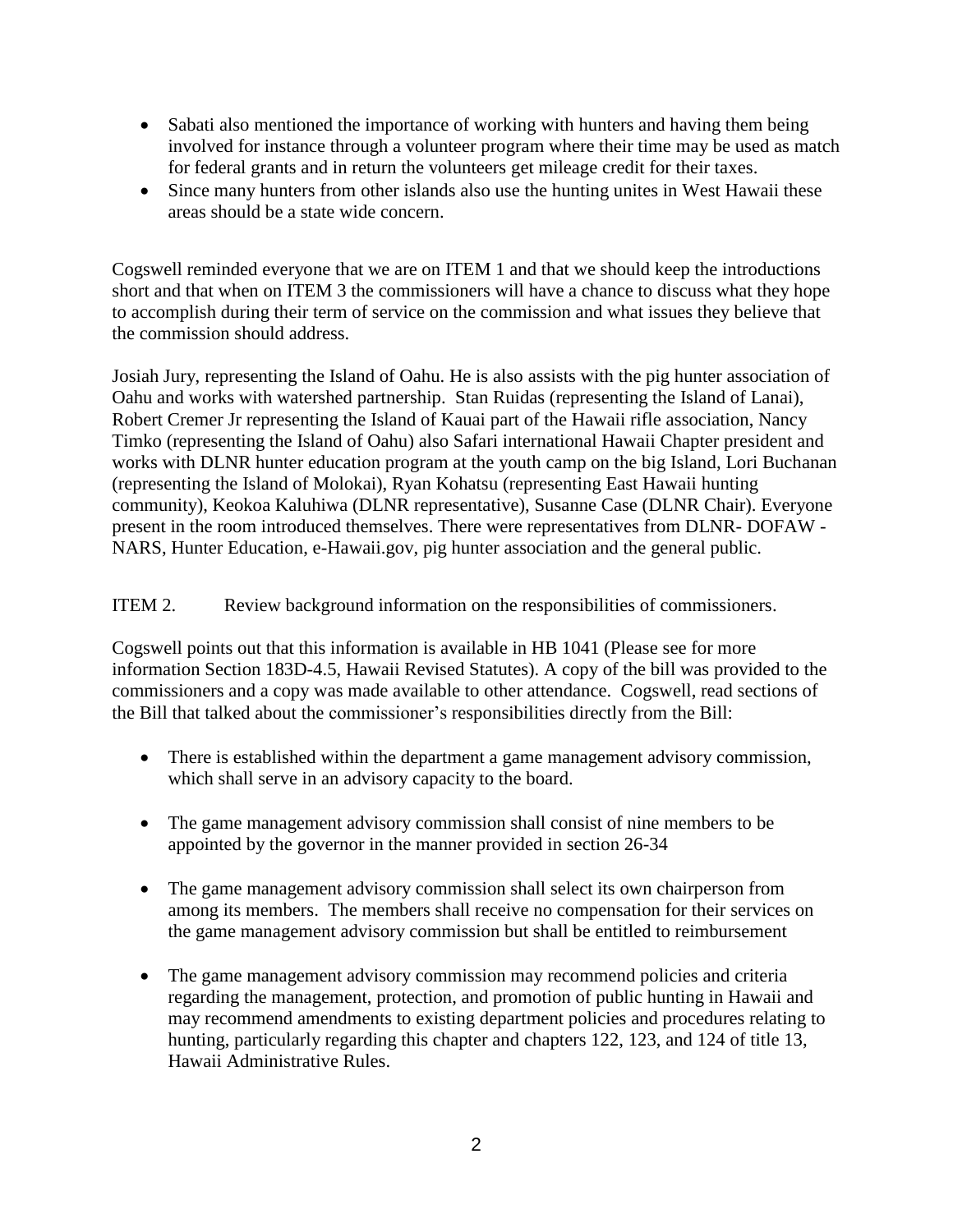The game management advisory commission shall:

- 1) Consult and advise the board on any matter affecting hunting, including proposed rules and regulations;
- 2) Assist in the evaluation and development of game management plans as appropriate or required and any changes to those plans as necessary;
- 3) Assist in establishing criteria to be used in determining whether an area is suitable for hunting;
- 4) Advise on studies of areas for sustainable yield game production or enhancement;
- 5) Recommend to the board the areas that are suitable for game production or enhancement;
- 6) Recommend policies and criteria regarding the management, protection, and permitted uses of areas that are used for hunting;
- 7) Assist the department in developing ways and means to extend and strengthen game management areas, other designated hunting areas, and mixed-use areas within the State;
- 8) In carrying out its duties, consult the most comprehensive up-to-date compilation of scientific data;
- 9) Make recommendations relating to the process of hunting rules modification;
- 10)Collaborate with agencies and other persons who gather information and implement hunting programs and data;
- 11) Take testimony and acquire information as it desires and communicate its findings and recommendations to the board; and
- 12) Assist the department on policies, plans, and procedures related to the control of game mammals, including aerial shooting activities by the department and its contractors.

Lori Buchnan asked the following question:

Under 12 (e) Any action taken by the game management advisory commission shall be validated by a simple majority of its members. Five members shall constitute a quorum. Can you explain that? James Cogswell replied, "There are 9 members on the commission, therefore the majority would be 5 members".

A member from the public (James Manaku) made the comment that 5 members might not accurately represent the whole community.

ITEM 3. Each commissioner will have the time (2 - 3 min) to discuss what they hope to accomplish during their term of service on the commission and what issues they believe that the commission should address.

## **Jon Sabati (West- Hawaii district representative)** statement see above under ITEM 1.

## **Josiah Jury (Oahu representative):**

- Accomplish open line of communication between the hunting community and the conservation community.
- The biggest issue on the Island of Oahu is land access. The Island of Oahu has the lowest public hunting area (5% acreage) at the same time 21% of state's licenses came from the island of Oahu last year. In addition, there are lands that are being removed, fenced or are adjacent to fencing. Providing more opportunities for large scale hunting for hunters is also an issue.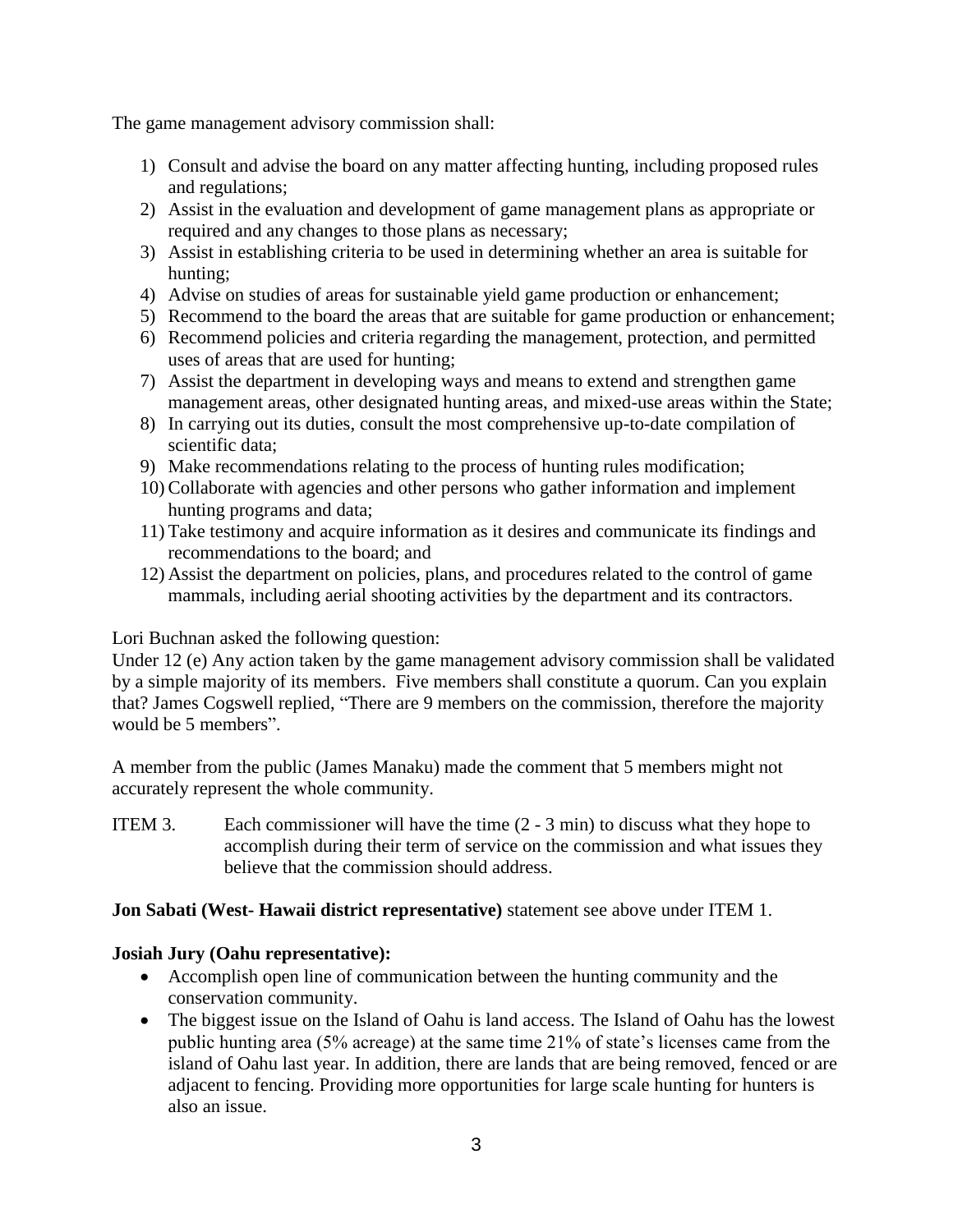- Finding a balance between development on Oahu, private land owners, public hunting areas and ecosystem protection, and the critical habitat is key.
- Hunters can benefit a lot and can help collaborate and work with the state in terms of keeping the number of pigs and goats down on outside of the fenced areas.

## **Stan Ruidas (Lanai Representative):**

• Hunting is important to the state's economy and everyone benefits from it. Ruidas hopes to work on all hunting related issues that come up.

# **Robert Cremer Jr. (Kauai Representative):**

- Hopes to create an open line of communication between the department and the hunting community.
- We need to have a balance and plans to have a sustainable hunting program so we can feed our families. There should be a balance between hunting and conservation.
- We need a game management program.
- We need to work all together collaboratively and there should be a connection between all islands since the hunters hunt not only on the island that they live on.

## **Nancy Timko (Oahu representative):**

- Open line of communication between the department and the hunting community and organizations.
- Engaging the hunters in the departments projects as volunteers.
- Access to public hunting areas is an issue. There are more and more paid private hunts and one of the concerns is that these hunts may overtake access and lands that are available as public hunting area.

## **Lori Buchanan (Molokai Representative):**

- She would like to protect Molokai and their second economy (subsistence economy). People of Molokai use a minimum of 40% of total proteins from wild food sources.
- Food safety is extremely important and maintaining these wild food sources while also maintaining the environment it needs to sustain itself they live in is extremely important.
- She supports other commissioner's goals and objectives and as a commissioner she looks forward to help and support the department, the board, DLNR, the wildlife program in working towards these goals.
- Prioritization of projects is very important. The commissioners need to know what the department is doing and what their goals are and the community needs to convey what is important to them so that they can meet in the middle.
- Recreational hunting and also as a practitioner is critical.

# **Ryan Kohatsu (East-Hawaii Representative):**

- Address hunters concerns and work toward meaningful solutions.
- The main concerns of hunters is the future eradications and fencing of public lands. Simply put, there will be no public hunting if there are no game to hunt on public land. However, he believes that we should not strive to eradicate all game species nor do we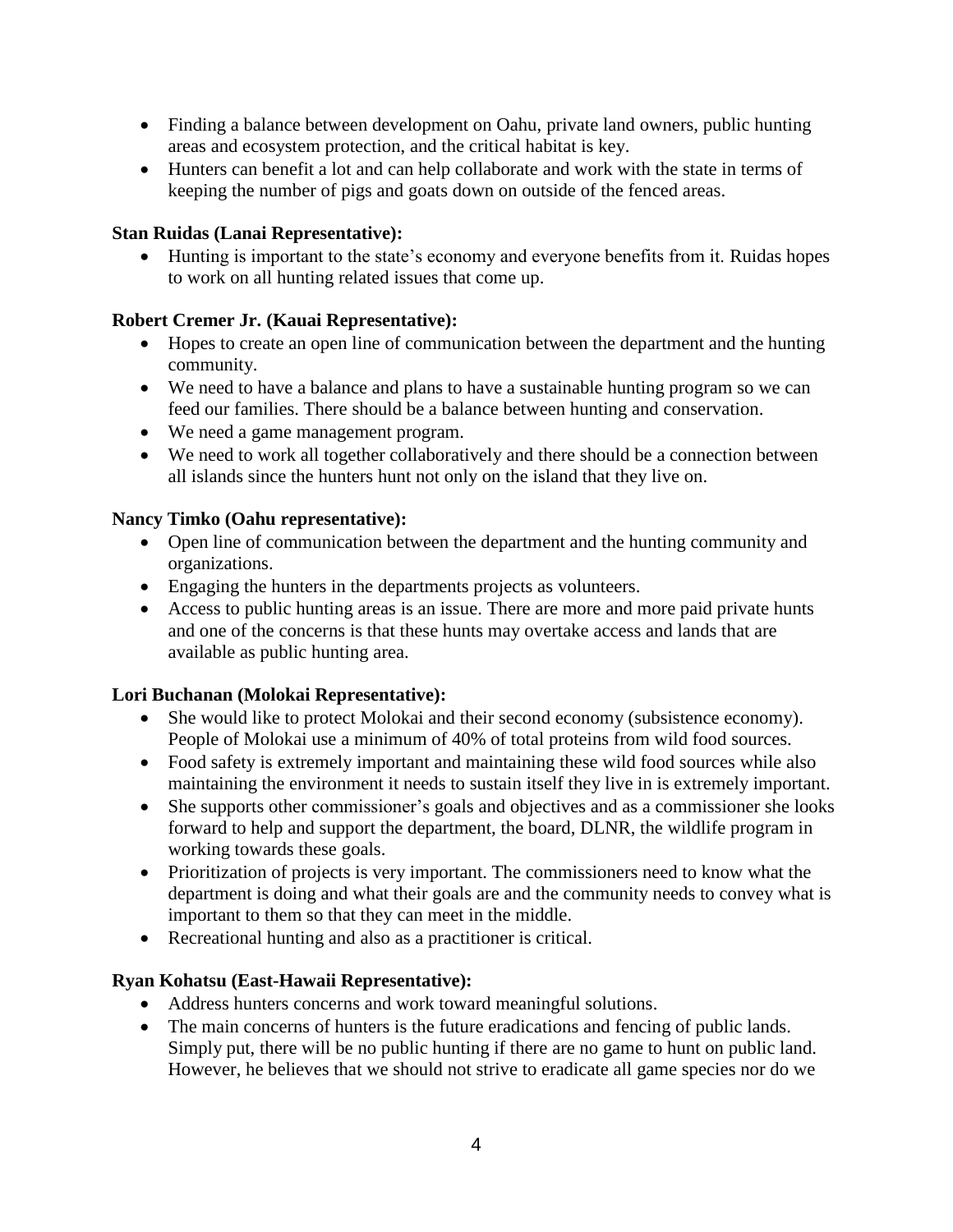allow game species to perfoliate into the vegetation striping numbers. It's about finding a balance.

- There are many public hunting areas that face the struggle of keeping game species and in these areas, there has not been any progress on how to keep them. He believes that resolving this challenge is his primary action here.
- As commissioner, we are here to assist the Department with moving public hunting program forward. It is DLNR's responsibility to manage public hunting program and it is his responsibility to help DLNR in this mission by managing the community he represents.

## **Kekoa Kaluhiwa (Ex-officio voting member):**

- Hunting has helped him to find the values that he has today. He believes that having an open line of communication is critical between all parties involved.
- He is very process oriented. Our laws do not determine the outcome but they do define the process in any endeavor you go to. This commission will be very helpful in the efforts of DLNR going forward, in supporting public hunting opportunities throughout the state.

David D. Attorney General assigned to the meeting introduces himself (He joined the meeting at 9:20 am)

ITEM 4. Selection of a commission Chair and Vice Chair from the appointed members.

Cogswell asked for nomination of a Chair for the commission, then handed out a secret ballot where each commissioner could write the name of the person that they chose as a Chair and the secret ballots were tallied up by Shaya Honarvar (Game Program Coordinator – DOFAW). A nominee has to get at least 5 votes to be chosen as the Chair. This process was then repeated for selecting a Vice Chair.

Chair position nominees: Jon Sabati (nominated by Lori Buchanan) and Ryan Kohatsu Chair position: Jon Sabati with 6 votes.

Lori Buchanan made a motion to accept the nomination of Jon Sabati as the Chair of the GMAC and Robert Cremer second that motion. This was followed by a vote and all commissioners voted in favor.

Vice Chair nominees: Lori Buchanan (Nominated by Ryan Kohatsu) and Josiah Jury (Nominated by Nancy Timko) Vice Chair position: Lori Buchanan with 5 votes.

Robert Cremer made a motion to accept the nomination of Lori Buchanan as the Vice Chair of the GMAC and Josiah Jury second that motion. This was followed by a vote and all commissioners that voted in favor.

 $\rightarrow$  Vice Chair Lori Buchanan suggested that Item 7 and 9 come before 8, 5 and 6.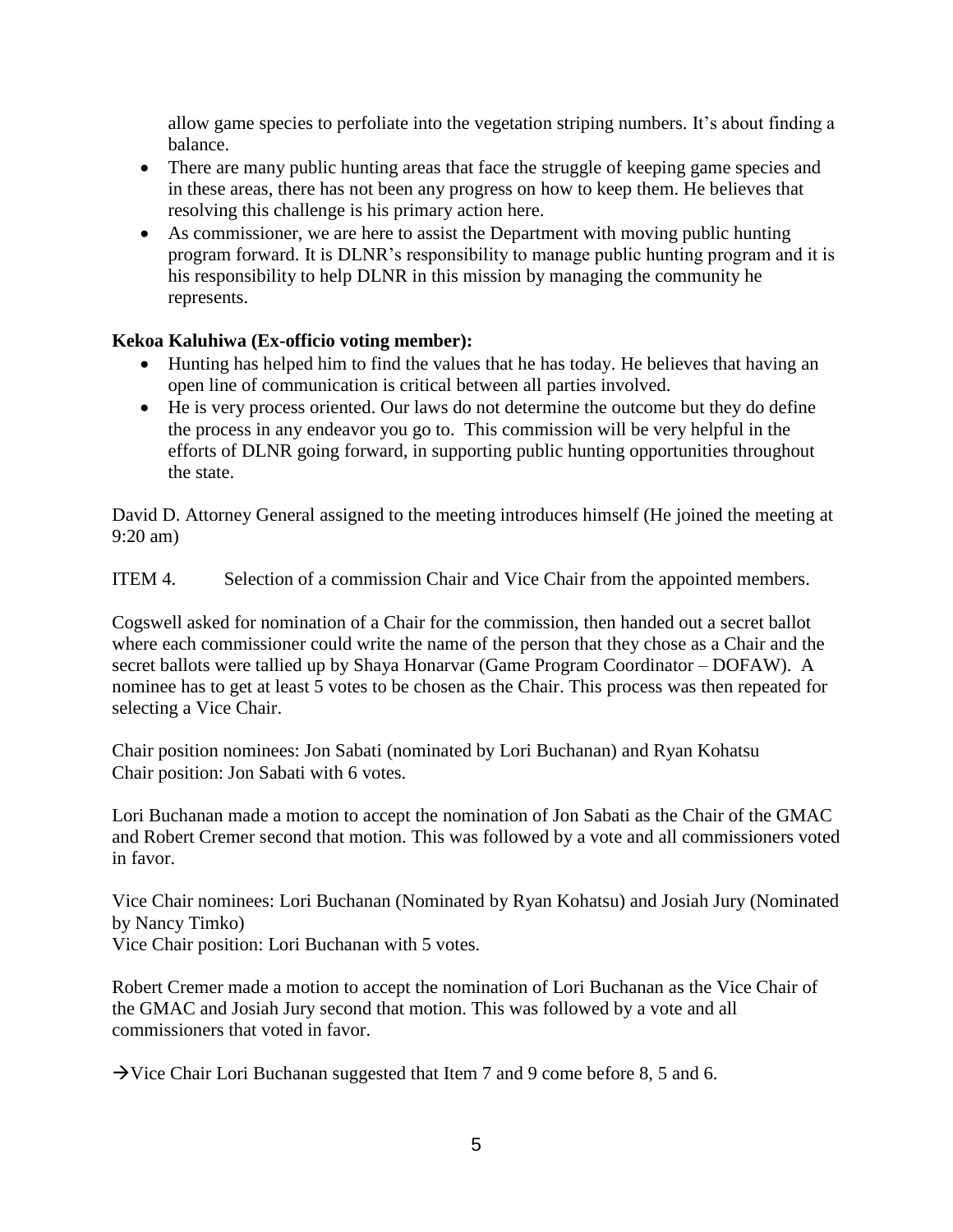ITEM 7. Brief introduction of various Division of Forestry and Wildlife (DOFAW) programs (Wildlife, Forestry, Native Ecosystem Protection and Management, Na Ala Hele).

James Cogswell talks about the mission of Division of Forestry and Wildlife in general, Which to manage and protect watersheds, native ecosystems and cultural resources and provide outdoor recreation that includes hunting and sustainable forest product opportunities while still facilitating partnerships community involvement and education.

Within DOFAW there are four programs: Wildlife, Forestry, Native Ecosystem Protection and Management, Na Ala Hele trails and access.

Jan Pali (Forestry Watershed Planner) presented about the Forestry Program, some of the highlights of the talk are as follow:

- Developing Management plans for the forest reserve system is a long process. The Management plan for all the forest reserves on Kauai is now completed and they are working on the plan for Maui that would be available for public viewing. Pali askes the commissioners to please encourage their constitutes to partake in this process. In the management plans the 8 categories that they focus on are: watershed value, resource protection, native ecosystem, invasive species control, species management, game animal management, access, trails and other recreational uses and also commercial activities.
- They are actively working to gain access to forest reserves that are land locked. This will also increase access for public hunting areas that are within the forest reserves.
- 60% of the forested lands are privately owned. The forestry program provides technical support for private land owners (information/assistance to help them effectively and responsibly manage the forest reserve on their property). They have worked with land owners in the past on allowing hunting on their lands but ultimately, it's the landowners decision.
- State Protection Forester -also under the Forestry Program- manages watershed protection and management section, which includes the fire management program and the Forest Health Program. DOFAW is the primary responder for fires on DOFAW managed lands, which includes game management areas. For the Forster Health Program Ms. Pali talked about Rapid Ohia death.
- Chair Jon Sabati asked Ms. Jan Pali if the commissioners may have a copy of the map used in her presentation showing all DOFAW managed lands. This map has now been distributed to the commissioners. Chair Sabati also asked whether fireweed is a concern, where Ms. Pali responded that it is a known weed and it is managed in many parts of the State. This issue will fall under the Forest Health Program as well.
- Mr. Robert Cremer asked about the accessibility of the Koloa Forest reserve; there is a land division parcel where the agreements for managing the land has recently expired and DOFAW is working on agreements. Ms. Pali suggested that further questions about accessibility of this specific area are best answered by the district biologists.
- Mr. Kekoa Kaluhiwa asked "if there are people who want to pick mangos or bamboo in the forest reserve how do they go about doing that? Do they need a permit or an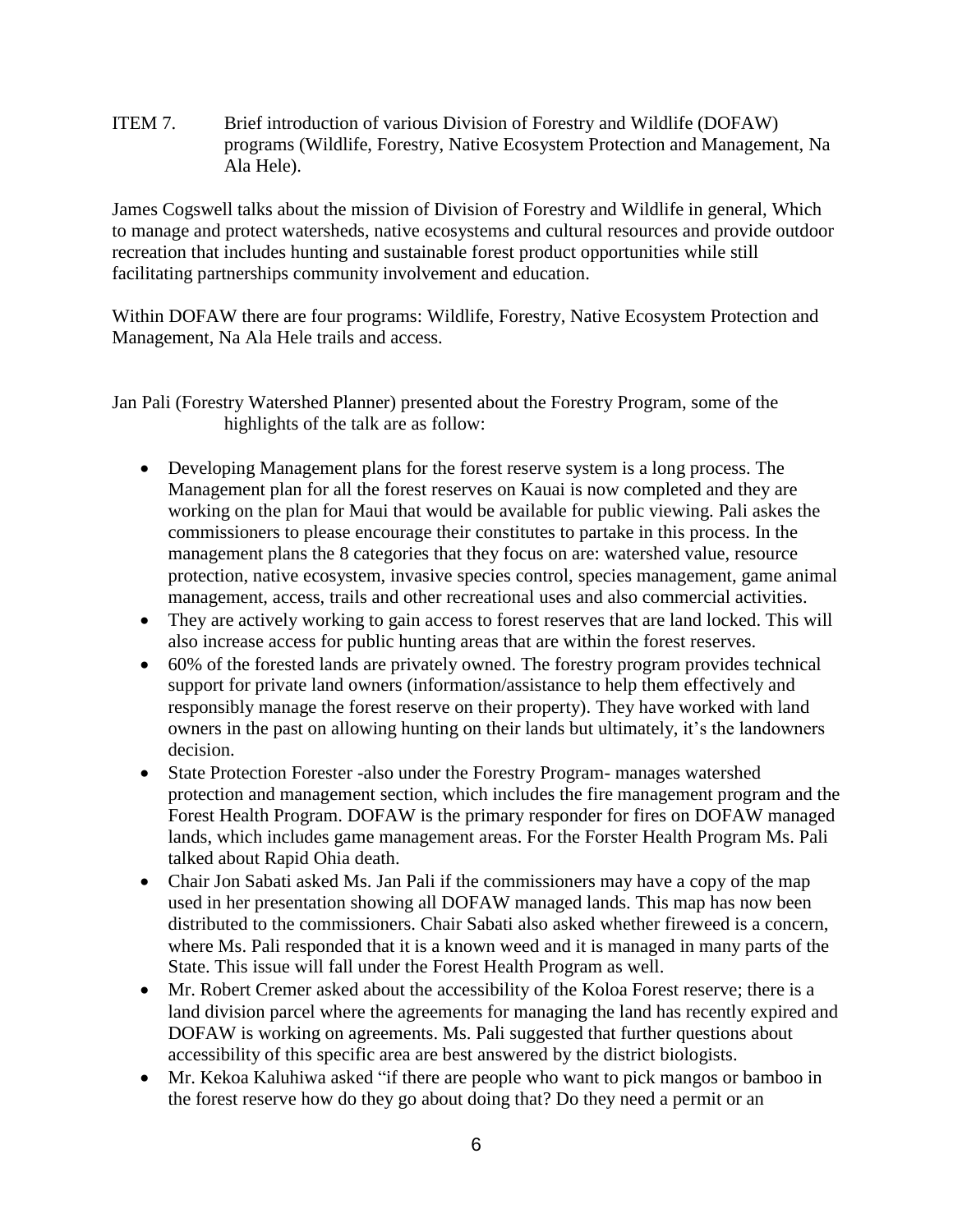application?" Yes, they can get a permit from the district offices. Chair Sabati asked if there were any fees associated with these permits? Personal use permits are for free. However, there are established number of permits that are given out for free depending on the forest product item that you are requesting.

Emma Yuen (Program Manager Native Ecosystem Protection and Management Program) presented about the Native Ecosystem Protection and Management Program, some of the highlights of the talk are as follow:

- The goal is to preserve our native plants and animals, preserve the ecosystem and these incredible places that make Hawaii, Hawaii. Are important for our cultural identity, for our national heritage and for our supply of fresh water.
- National Area Partnership Program: protects resources and areas important to our watersheds on private lands.
- Youth Conservation Program: employs youth interns with paid internships across the state.
- Rare plant Program: protecting rare plants from extinction.
- Hawaii invertebrate program: Protecting rare invertebrates (insects and snails etc...) from extinction.
- Legacy Land Program: This program uses tax revenue from real state to purchase land that may be used for agriculture, conservation, open space for cultural reasons but also for hunting.
- Fencing as management action: Fencing is the only long term and very effective way that we can protect some of these extremely native and intact areas from the damaged caused by hooved animals which are not native to Hawaii. There is a Technical Report available that explains all the different methodologies of controlling hooved animals in sensitive native areas. This technical report was prepared by conservationists, people in welfare groups and hunters during a workshop. One of the recommendations in the technical report is to utilize public hunting as a control method when it is safe and effective to reduce the hooved animal numbers before moving to other lethal methods.
- DOFAW manages about 1,000,000 acres of land of which most of it is open to public hunting (Roughly 1/4 of the State of Hawaii is open to hunting). About 3% of DOFAW's land is fenced plus 9% fenced Mauna Kea area so 12% of land is fenced. We are proposing another 8% of land to be fenced. These additional 8% is also in remote and hard to access areas.

## **Questions and comments**:

- Josiah Jury asked who the Access and Acquisition coordinator is right now and James Cogswell answered that this position is currently vacant.
- A concern from the public (James Manaku): there are a lot of fences being build but they are not protecting what needs to be protected. Until you remove all the animals in the fence you are not protecting the land within the fenced area. For instance, how are you addressing these other issues such as the rats and the mongoose problems that are causing more harm than the ungulates? Emma Yuen responded that we do a lot of rat control and in general small mammal control in the forest reserves that due to the shortage of time she did not mention it in her presentation. Mr. James Manaku responded in return that he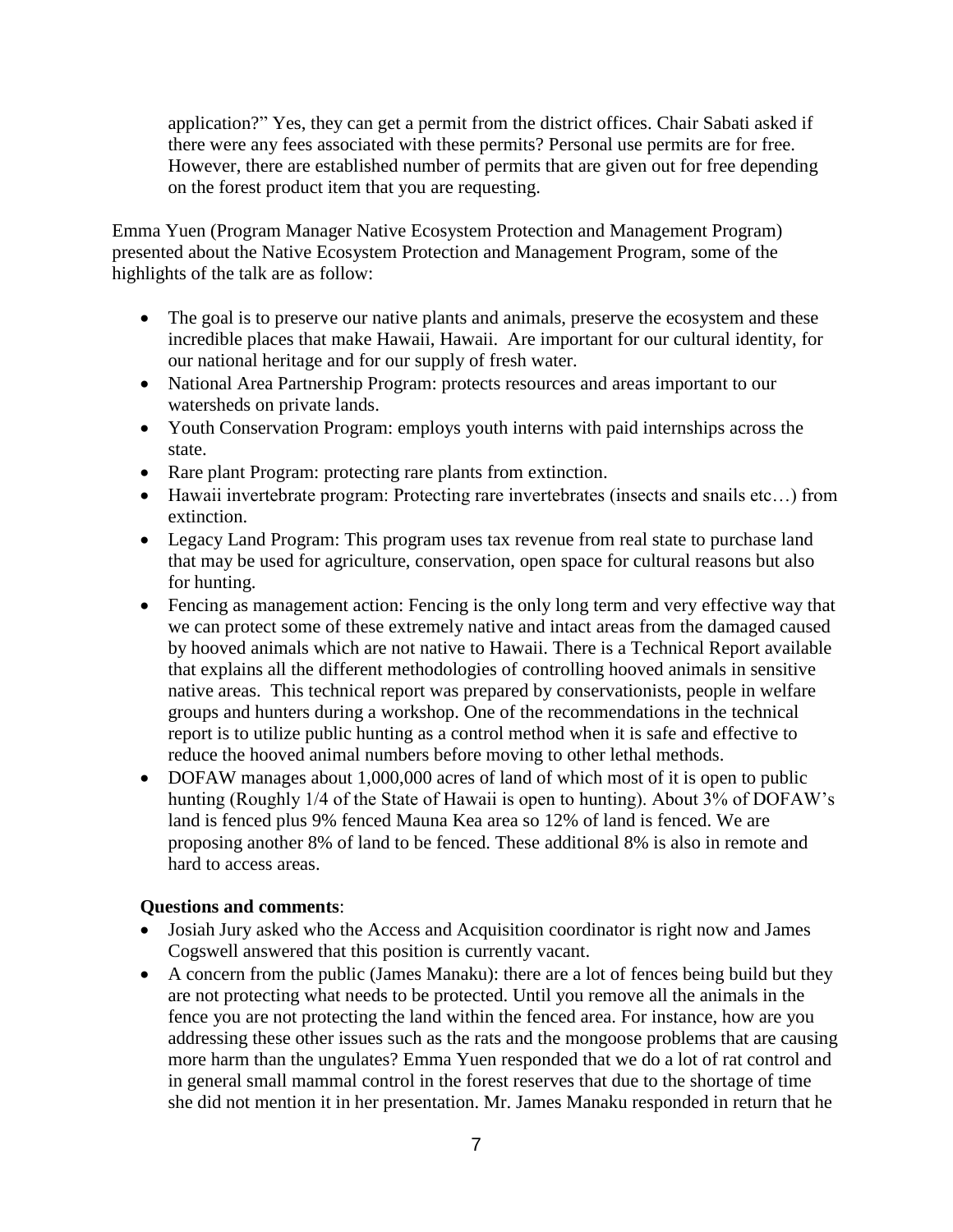is worried that there won't be any more ungulates left for the future generation to harvest and utilize as a food source. Chair Sabati thanked Mr. Manaku for his input and suggested that Mr. James Manaku contacts the Oahu commissioner with his concerns so that it can be recorded. Ms. Buchanan gave Mr. Manaku her card and told him that he can contact her as well. Mr. Kaluhiwa made the comment about how Mr. Manaku has been a very active member of his community and thanked him for his presence at the meeting.

Aaron Lowe, Na Ala Hele Trails and Access Program, (Acting Program Manager for the statewide program) some of the highlights of the talk are as follow:

- "Na Ala Hele" is the State of Hawai'i Trail and Access Program. It was established in 1988 in response to public concern about the loss of public access to certain trails and the threat to historic trails from development pressure. It was created under HRS Chapter 198D and the administrative rules and laws Title 13, Chapter 130.
- The program's vision is to develop trails, access networks and management systems that provide a broad range of recreational, cultural, religious and subsistence opportunities for all of Hawaii's people.
- When anything happens on any trail anywhere in the state of Hawaii, regardless of jurisdiction, we are the called open to respond.
- There are over 2000 miles of trails in Hawaii which might be an underestimation since a lot of trail systems are undocumented. We manage about 126 different trails and roads state wide for public use (about 733 miles), which almost all of it includes use for hunting purposes.
- On every Island, there is a trail Advisory Council. Island Trail and Access Advisory Councils, comprised of trail user groups and constituents, provide a venue for public input on implementing the program. It is important to have a representative from the hunting community present at the Council.
- The program also seeks to create more hunting opportunities especially in areas that there is normally no hunting is allowed. For instance, hunters come in and get an annual permit to access Poamoho and every week if they are planning to go up there they can text us and get the combination of the gate and enter. The other hunt that we have is the Tantalus control hunt, because Tantalus is such a populated and heavily recreational area (the biggest in the state) where we allow hunters to go up there twice a week to hunt ungulates (annual permit is needed).
- Our program also supports the access and acquisition of new areas. However, this position is currently vacant and needs to be filled.
- Looking at new forms of technology to provide more information to hunters. For instance, the use of iSportsman that is currently being used by the army in the PTA.
- Mr. Lowe also handed out a brochure "Hiking Safely with your dog in Hawaii" which contains information and tips to enhance trail enjoyment and safety for you and your pet.

## **Questions and comments:**

Lori Buchanan points out the importance of access and acquisition to hunting and hopes that the Department can prioritize filling the access and acquisition position and have this person work closely with this commission and other departments.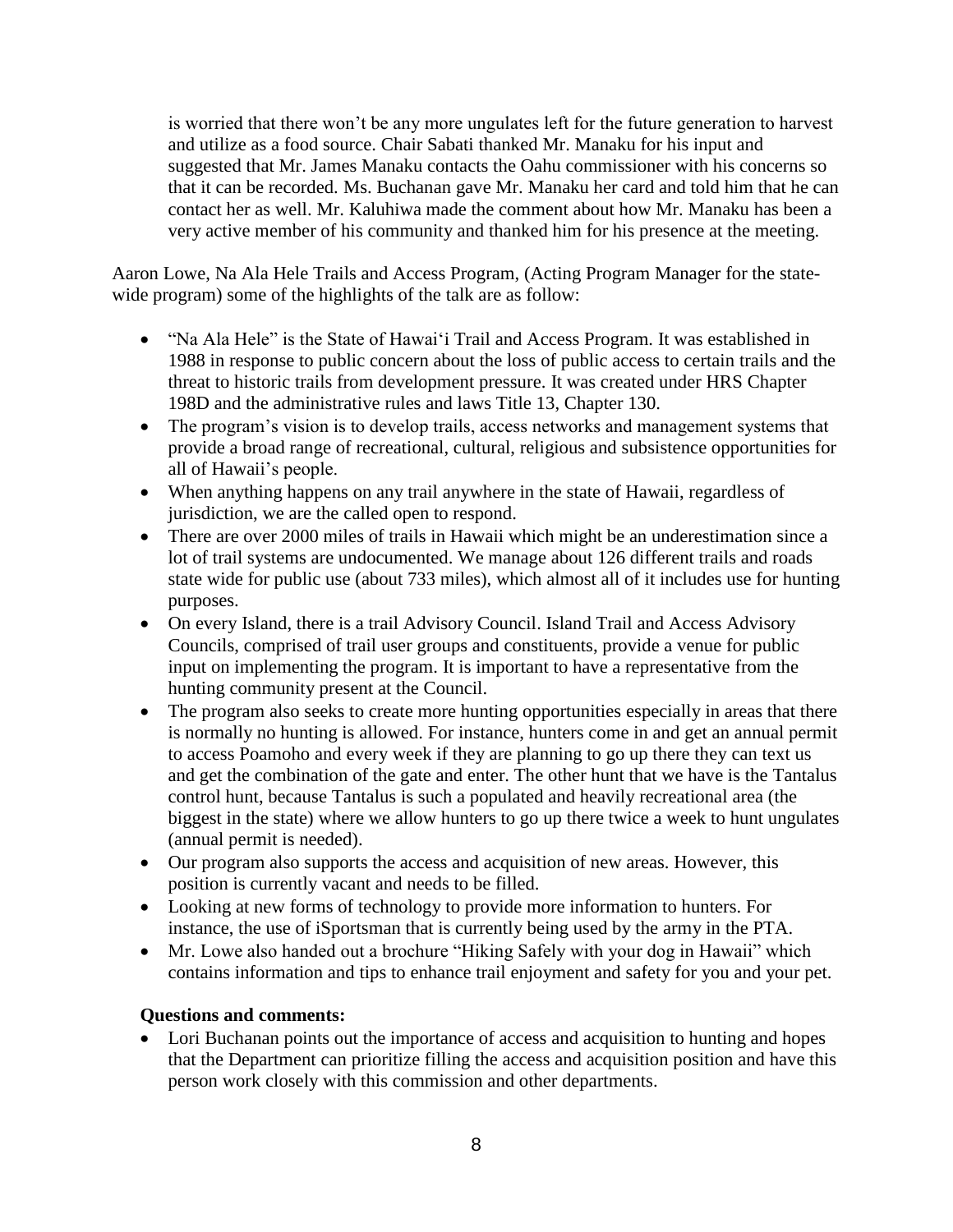- Robert Cremer comments that the biggest problem in today's society because of development is accessibility whether it is for fishing, hunting any other types of gathering. We really need to get the Access and Acquisition position filled.
- A concern from the public (James Manaku): If there are ungulates shoot as control measure we would like to have the opportunity to go and pick them up.

James Cogswell (Wildlife Program Manager), Division of Forestry and Wildlife. Some of the highlights of the talk are as follow:

- We have several authorizations authorizing the wildlife program to manage the wildlife. Constitutionally we have Articles 11 and 12 dealing with conservation public land trust statues Chapters 171, 183D, 194, 195D and 197. The wildlife program has two mandates: 1) Conserve Hawaii's native wildlife and 2) preserve, protect and promote public hunting.
- There are different sections under the wildlife: waterbird and seabird section, forest bird section, game section, access and acquisition section, Incidental Take License/Habitat Conservation Plans section and Hawaii Invasive Species Council. On the district level each have their own biologists. At the district level, there are game and non- game projects. Finally, there are many specialized project per district such as the Alala Recovery Project, Keauhou Breeding Project, Mauna Kea Forest Project, Napuu Conservation Project, Maui Seabird Project, Maui Forest bird Project, Maui Kanaio, Olinda Breeding Project, Kawainui/Hamaku, Kure Restoration Project, Kauai Sea bird Project, Kauai Nene HCP, Kauai Forest Bird Project.
- Wildlife program protects game mammals, game birds, hunting rights. Inaddition to 78 native birds of greatest conservation need (43 are endemic, 37 are federally endangered) and 1 federally listed mammal.
- Game management and hunting Program:
	- o Issuing hunting permits, stamps and tags to over 11,000 hunters
	- o Establishing hunting rules and regulation
	- o Managing Game through:
		- Maintain sustainable hunting program
		- Manage Game Management Areas for sustainability and high-quality hunting
		- Research
		- Ungulate control
	- o Maintaining access to and expanding current hunting areas (937k acres)
	- o Minimizing and mitigating conflicts between game species and native species
- Conflicting mandate: Legal ramifications related to Game Management. We do have Federal Designated Critical Habitat, presence of Threatened & Endangered Species. We are mandated to Protect native species and there are several Land use designations established by state law that we need to be aware of.
- Federal Endangered Species Act prohibits federal action or use of federal funds for actions that adversely modify Critical Habitat and it requires Section 7 consultation to review actions. Legal avenues that enforce DOFAWs obligations are by keeping critical habitat out of GMAs, do the Section 7 consultation for use federal funds when needed and avoid legal action (law suits filed by NGOs). The potential consequences of noncompliance are loss of federal funds (loss of federal funds to operate the Lana'i GMA),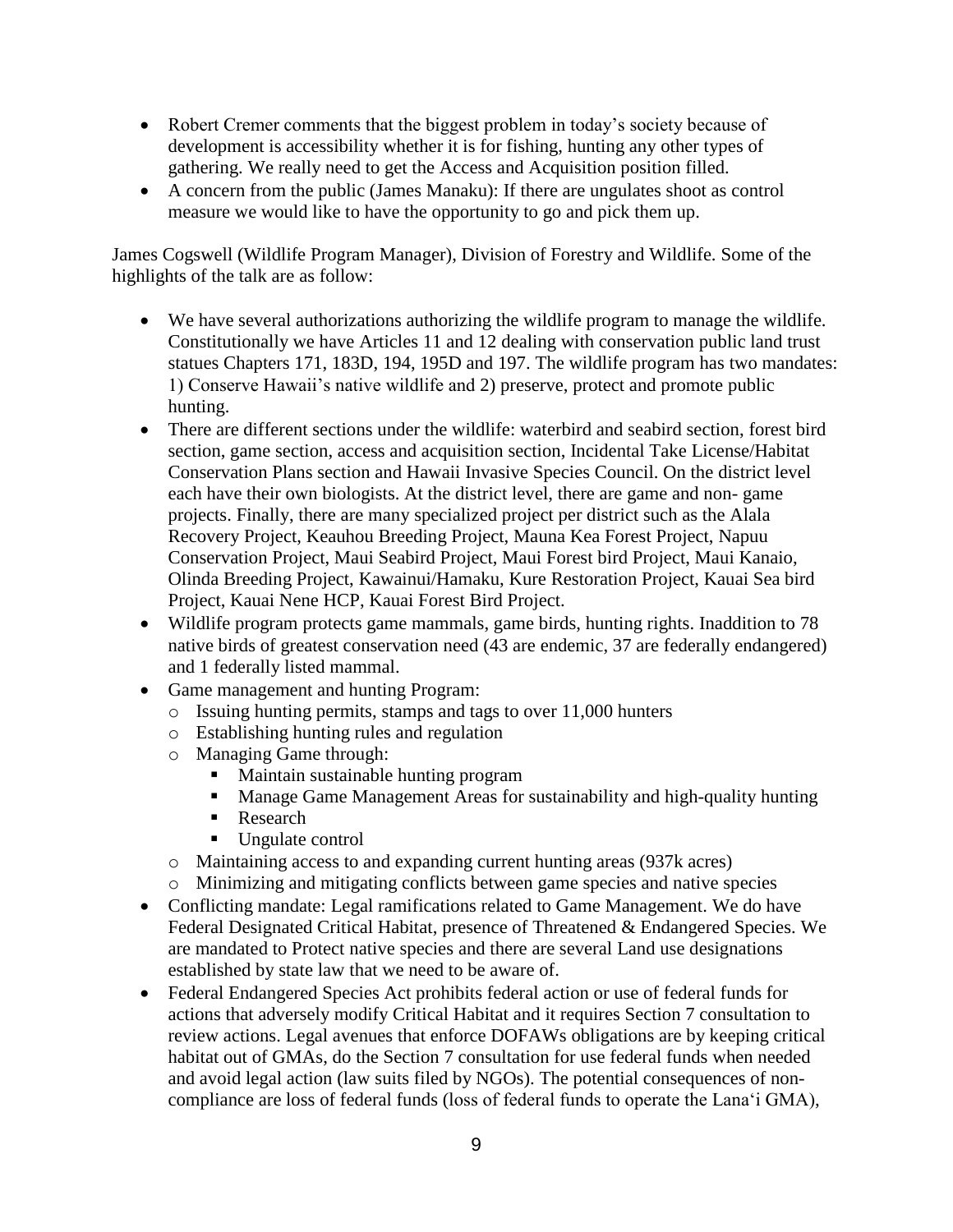requirement for HCP (Puu waa waa and Puu Anahulu GMAs) and Court ruling (Palila vs State of Hawaii: court-ordered eradication).

- Funding for game section are primarily federal funds (\$2,758,310 this year) and State funds (\$919,437). The Wildlife Revolving Fund (WRF) where all the fees for licenses and tag fees go to. FY 17 Revenue was \$564,040 and as of 6/18/2017 we have a balance of \$446,172. This fund also pays for 4 personnel.
- Currently the hunting license sales show an increasing trend. The non-resident hunting license sales are increasing over the years as well.

A question from one of the commissioners: Do you think it is feasible to have a long-term hunting license? James Cogswell answered, "We can certainly look into that".

- The following is WRF allowable expenditures:
	- o Development, improvement and management of existing and new public hunting and game management facilities
	- o Wildlife habitat improvements
	- o Personnel hires for wildlife management and hunter education
	- o Wildlife management equipment
	- o Development and operation of public shooting ranges in conjunction with the Hunter Education Program.
	- o Research, surveys, and inventories
	- o Public education on wildlife management
	- o Rental of land for public hunting and wildlife management.
	- o Law enforcement.
- Non-game program: pre-contact at least 113 endemic species where since human arrival 71 species have been lost of 43 extant endemic taxa, 37 are listed under the ESA. The threats are non-Native (predators, weeds, diseases, insects and ungulates), habitat modifications and climate change. We need sufficient native habitat to maintain these species. We do fencing, ungulate eradication, restoration, weed control. To ensure sufficient populations we have captive breeding programs, we do translocation and site attraction. There is a need for threat reduction where we use predator proof fences, trapping methods and poison application. We also need to think forward in the face of climate change, we do Captive propagation, assisted colonization, Plant high elevation forests, Select for disease resistance, Decouple temperature & disease.
- Habitat Conservation Plans and Safe Harbor Agreements Section: Assisting the BLNR in issuing Incidental Take Licenses, Drafting and reviewing compliance and regulator documents, Drafting, reviewing and monitoring Habitat Conservation Plans and Safe Harbor Agreements. Currently there are 11 Active HCPs and 18 being drafted. We also have 6 Active Safe Harbor agreements (SHAs). They deal a lot with Hawaii Endangered Species law. Hawai'i Revised Statues (HRS) 195D

*"Take" means to harass, harm, pursue, hunt, shoot, wound, kill, trap, capture, or collect endangered or threatened species of aquatic life or wildlife, or to cut, collect, uproot, destroy, injure, or possess endangered or threatened species of aquatic life or land plants, or to attempt to engage in any such conduct. §195D-2*

*After consultation with the Endangered Species Recovery Committee, the Board may issue a temporary license as a part of a habitat conservation plan to allow a take if the*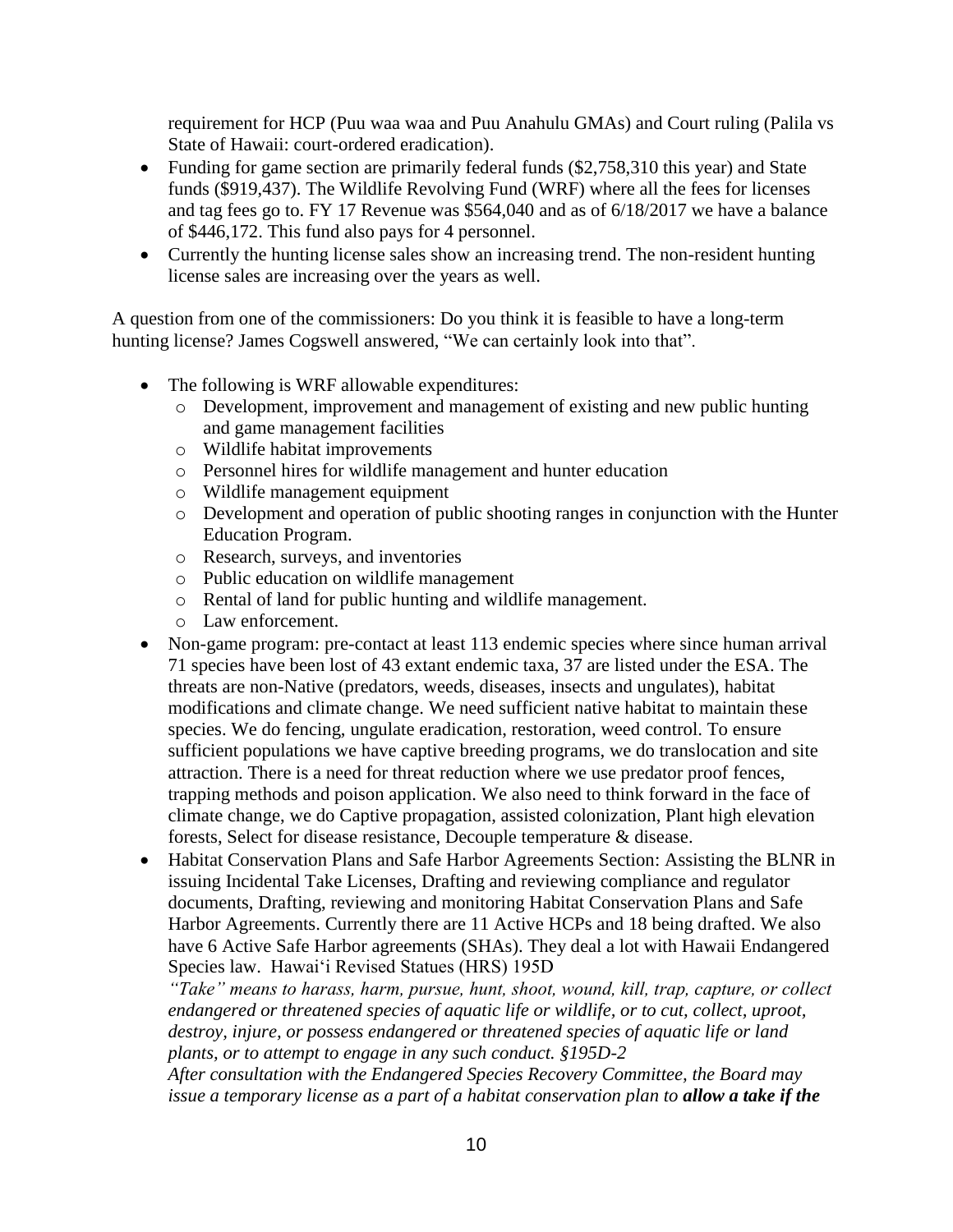### *take is incidental to, and not the purpose of, the carrying out of an otherwise lawful activity… §195D-4(g)*

*All habitat conservation plans, safe harbor agreements, incidental take licenses, and subsequent actions authorized under those plans, agreements, and licenses shall be designed to result in an overall net gain in the recovery of Hawaii's threatened and endangered species. §195D-30*

Habitat Conservation Plan is to avoid take, minimize impact that you cannot avoid, mitigate and monitor. It has to provide a net benefit to the species in order to be considered.

- Other wildlife Program Responsibilities are issuing permits (rehabilitation, research, collection, control, banding, etc.) and advising federal, state, private and public on wildlife issues
- Hawaii Invasive Species Council: Administrative and statutory initiative for prevention and control of invasive species funded at \$2-4M/yr since 2003. This program is interdepartmental (Dept of Land and Natural Resources, Dept of Agriculture, Dept of Transportation, Dept of Health, University of Hawaii, Dept of Economic Development). Examples of FY17 funded projects are Coconut Rhinoceros Beetle response, Outreach regarding rat lungworm disease, Rapid ʻŌhiʻa Death (ROD) aerial surveys, Hawaii‐ Pacific Weed Risk Assessment (HPWRA), Support for UH Invasive Species Committees (on-the-ground response teams), New online pest reporting system (643pest.org), Biocontrol research and Research on new tools and techniques that decrease control costs and minimize use of herbicides where possible.

### **Questions and comments:**

- Lori Buchanan asked "How are all these different programs within wildlife funded? It would be certainly useful to see a spreadsheet with the programs and source of funding and the amounts. It looks like more funds are probably being used for conservation and not so much for hunting. Also, where are the federal funds coming from and where does it end up being used for and who determines how to use these funds?" The information on the PR grant and WRF budgets and how we use them are available online on DOFAW website. A lot of our programs seem to have overlapping functions where it separates out is the areas under which the programs occur. For instance, wildlife program focuses more on hunting areas, Game Management Areas as well as sanctuaries. Lori Buchanan points out how complicated all this information is to find and to understand. Which Robert Cremer agrees with and adds that many people do not have access to computers and cannot look up the information and it is even more important for the commissioners to know this information so that they can communicate it with the hunting community effectively.
- Josiah added that there is a rise of number of licenses being sold over the years, but there is also a proposed rise of fencing in the next years which will result in less lands available for hunting. These are the type of trends that are happening and we need to go back to the hunting community and explain this. There is also a rise of tourism and eradication of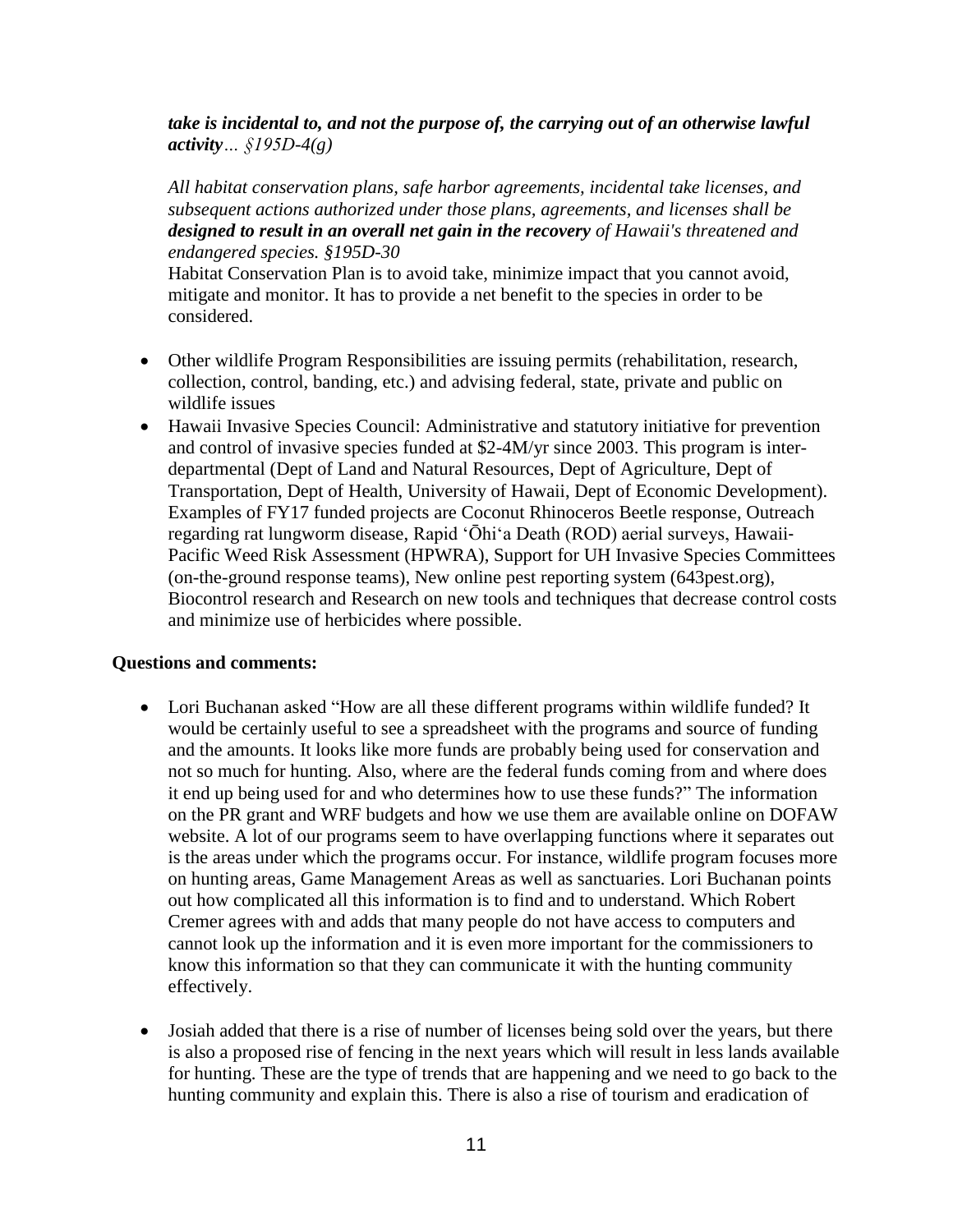game as we see on the agenda today. How can we off set and prevent the loss of hunting areas? James Cogswell answers that he hopes that they can add new lands to the public hunting areas and work better with the NEPM program and see how the hunters can benefit more when there are control activities taking place.

- Chair Jon Sabati, asked when the Wildlife Revolving Fund (WRF) Reports are available to the public which James Cogswell answered usually in January of each year. One of the concerns is how the funds are being spent in the WRF. A lot of the funds are now being spent on trucks and other equipment not so much on projects such as sustainable yield or habitat enhancement. With this commission, we would like to weigh in how these funds should be designated. For instance, the funds that come in from the sale of tags or licenses should not be used for the nene gees. The money received from the turkey tag sale should be spent on turkeys etc…By doing so we are adding more value to our game species and the hunters can see that we are investing in our game species. James Cogswell answered that the majority of the funds go to game. However, there are instances that for example a person pays a fine for killing a nene goose on the big island this money is than put into the WRF and is used for nene. We do keep track of these funds and we can give you a better idea where these funds are spent on and where.
- Ryan Kohatsu asks limiting critical habitat in GMA's, is there an example where state has done that? James Cogswell, gives Napuu conservation area as an example, we do discuss a lot with the federal agency on where and when they designate critical habitat. Does Section 7 apply to areas outside of the critical habitat? Section 7 applies to all federal funds and there is still consultation needed and we need to make sure that we are in compliance and we need to evaluate the effects on critical habitat and the endangered species. Kohatsu adds, has any critical habitat area that the feds have designated have been withdrawn per actions with the negotiations with the state? James Cogswell replies "No, not to this point" it would be much easier if the status of these critically designated areas could be moved around and the Department would be willing to look into that. Chair Sabati gives as an example a critical habitat area within Puu Anahulu used to have endangered plants and because of wild fires there are no more endangered plants in that area but still is considered as a critical habitat.
- Lori Buchanan asks: How does the wildlife program work with the extinction program on the ex-situ type determination? James Cogswell replies "It is done at the division level" and Emma Yuen adds that there are formal ways of talking about what we propose to do in a specific area such as Environmental Assessments where we ask the public to provide us with comments. The purpose of this game commission is I think to network and create more informal way to feel comfortable to communicate with the Department and find out information about specific areas and learn what we have done and what we propose to do. Lori Buchanan also adds that she hopes that their feedback can help the department to plan for the future. Chair Sabati adds there are 11 HCP and 18 more in the works. We would like to learn more about this additional HCPs (Where? How? And why?). Robert Cremer adds that a lot of time we do not know what the feds and the state are planning to do it is important to have an open line of communication.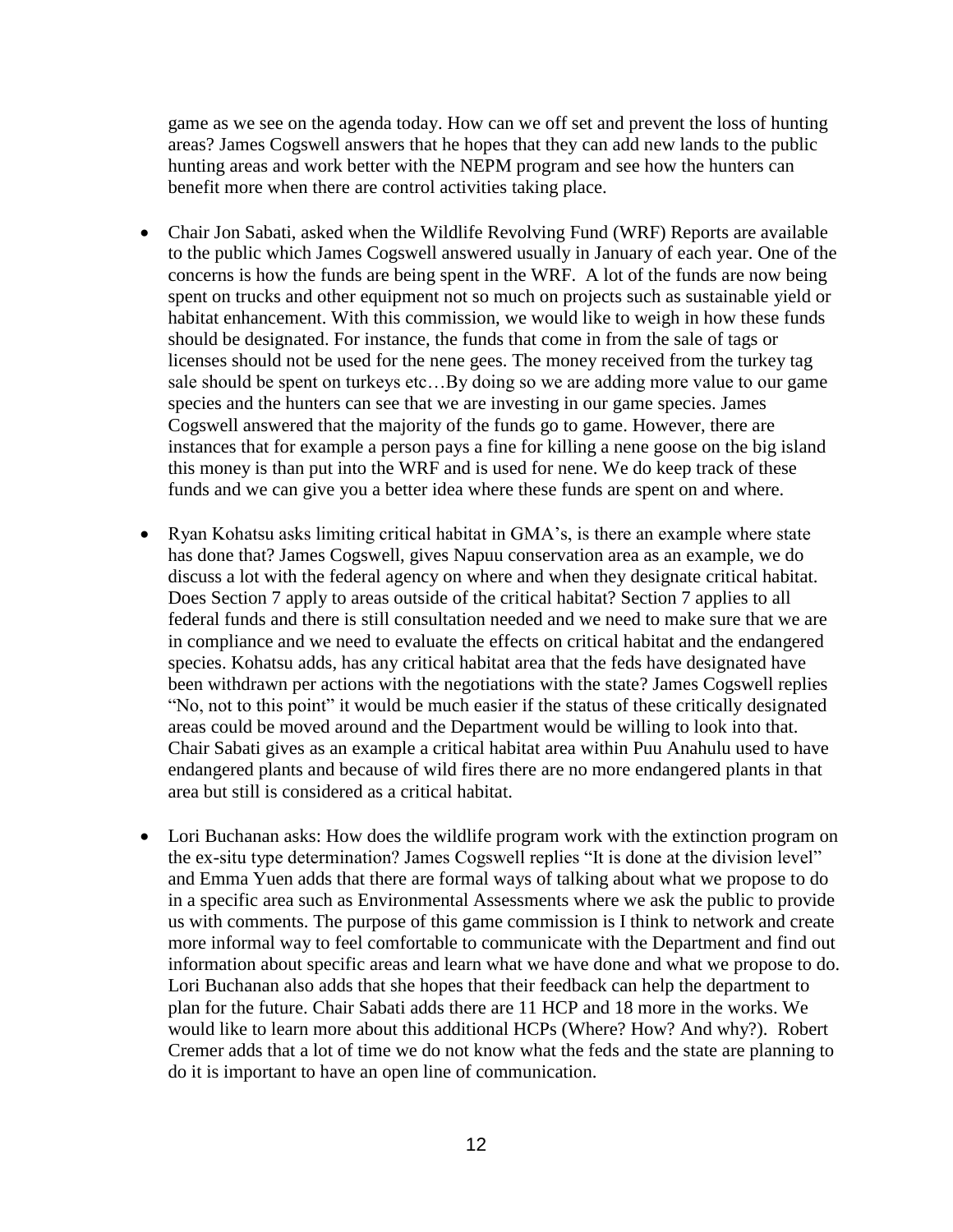- Kekoa Kaluhiwa asked: Where are we with the Hawaii Island Game Management Plan? James Cogswell replies: It will be handed over to the Hawaii County GMAC on June  $27<sup>th</sup>$ . It has been revised and it is more workable document and will be sent back to the working group. It has taken 10 years to revise this document and Chair Sabati asks why that is the case. James Cogswell answers that although a draft was not returned to the working group most of the concepts of the management plan have been taking place. For instance, one of the goals was to create a State Game Management advisory commission which we have done. Lori Buchanan asked: Does it need Board approval and public input? And how serious is DOFAW going to take the document if it is not presented to the Board? James Cogswell thinks that that this is more of internal document and does not need Board approval but this can be determined at the later stage. Robert Cremer adds that it will be hard to have one Game Management Plan and that every Island and every area will have to be treated differently. James Cogswell agrees and adds that in the revised plan we have looked at that and have tried to create different sections where we can talk about Island and location specific plans. Lori Buchanan adds that Molokai provided feedback for the State Action Plan however none of their feedback and suggestions were incorporated in the Action Plan. She said it is hard when the Department does not take their feedback seriously and does not incorporate them in the plan. Kekoa Kaluhiwa adds although it is not clear that this needs to go to the Board but he recommends it. Once the Hawaii Game Management Plan is completed it would be good to at least give an informational briefing of the plan to the Board, incorporating comments from this commission specifically the two commissioners from the Hawaii Island.
- ITEM 9. Briefing by DOFAW on aerial shooting policy and the Wai'anae mountains aerial shoot plan for the control of feral goats.

Lori Buchanan asks why is this item been brought to this board today? Is there an action item? Or is it just a briefing? It is answered that there are no actions required and it is informational. Kekoa Kaluhiwa adds that when the statue was created last year the commitment was that DLNR would ask for this commissions feedback on aerial shooting activities. The staff are doing outreach on this plan and the point today is to go over what they are looking to do, what outreach they have done and what other stakeholders you recommend that DLNR staff should reach out to in this outreach effort.

Ryan Peralta presents on Ungulate Control Project: Oahu. Some of the highlights of the talk are as follow:

- April 25, 1903, Act 44 was approved by the Territorial Legislature and created Hawai'i's Forest Reserve System for the purpose of watershed protection and enhancement. "Forestry is practiced in the Territory of Hawaii primarily, not for timber production, but for the conservation of water" C.S. Judd Superintendent of Forestry, October 1924.
- History: Ungulate Control
	- A primary goal was the exclusion of wild livestock and other feral animals
	- Hunting licenses were issued and over 257,000 animals were removed from 1921 to 1946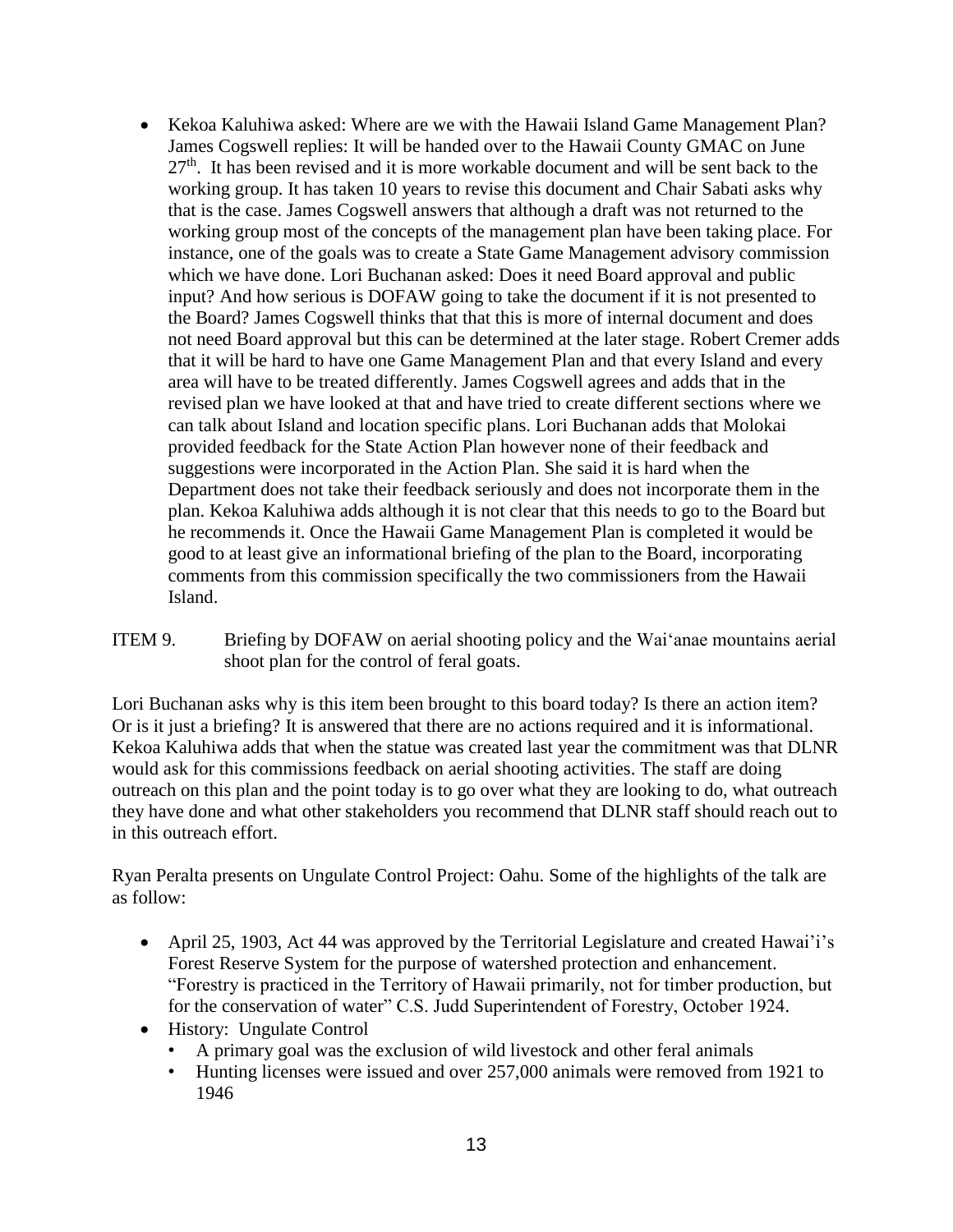- Over 500 miles of fence were built, replaced or repaired.
- Pre-1900, approximately 400,00 trees per year were planted.
- From 1935 1941, approximately 2,000,000 trees were planted annually in Forest Reserves thanks to the Civilian Conservation Corps and government nurseries
- Wildfire was recognized as a serious threat to Hawaii's watershed
- 1910: 3,000,000 acres burned in the states of Washington, Idaho and Montana
- Current threats to watersheds are ungulates, wildfire, invasive Species, urban encroachment, insects (i.e. Erythrina gall wasp, Naio thrip), diseases (Koa wilt, Ohia rust, Rapid Ohia Death), and erosion.
- Before the implementation of aerial shooting the following activities have been taking place: 1) ungulate control through ground hunts by staff; 2) Public hunting, Waianae Kai PHA Unit D; 3) Cattle removal from Waianae Kai FR (all cattle removed was salvaged by the public).
- We have fuel Breaks in Waianae Kai, Kuaokala and to get a better idea what the fuel will do in case of a fire we have Remote Automated Weather Stations in Waianae Kai FR, Kuaokala FR and Palehua.
- **Hawaii Revised Statutes §263-10** Hunting from aircraft; penalty. (a) Any aeronaut or passenger who, while in flight in, across, or above the State, intentionally kills or attempts to kill any birds or animals shall be guilty of a misdemeanor and punished by a fine of not more than \$1,000, or by imprisonment for not more than one year, or both.

(b) Notwithstanding any other law to the contrary, state employees and independent contractors retained by the State may, while in flight in, across, or above the State, intentionally kill or attempt to kill any wildlife in furtherance of official state duties.

- The aerial shooting is planned to take place in Mokule 'ia, Mt. Ka 'ala NAR, Wai 'anae Kai FR, Lualualei FR, Honouliuli FR (with a small goat population >12), Nanakuli FR and we are only targeting Goats in high elevation areas (with cliffs) where it is not accessible to the public. Further shoot area in Kaluanui (NAR area on the east side of Oahu). They were discussion of possibly to do aerial shooting in the Kualoa Ranch (a private land owner) but this has been taken out of the plan.
- Video was shown. This video has been put together to educate the public on why aerial shooting is needed. The video shown was the raw footage and not the intended video that was supposed to be shown. It still shows the terrain and how dangerous it is to salvage the animals after shooting.
- Steep & Highly Erodible Topography that is Difficult and Dangerous to Access. A lot of native plants and wildlife present, and important watershed. All of the areas outlined for aerial shooting are extremely steep and inaccessible. The forestry manager has personally tried to access the top ridge of the Waianae Kai Forest Reserve and found the access extremely hazardous.
- Additionally, a review of the Waianae Kai FR hunter check-in sheets for the past threeyear period showed that only a few goats were taken in the entire Forest Reserve during this period. The upper reaches of the Mokuleia FR (eastern portion) are extremely steep and dangerous.
- Several areas are land locked and not accessible such as Lualualei due to the US Navy Magazine Storage Facility.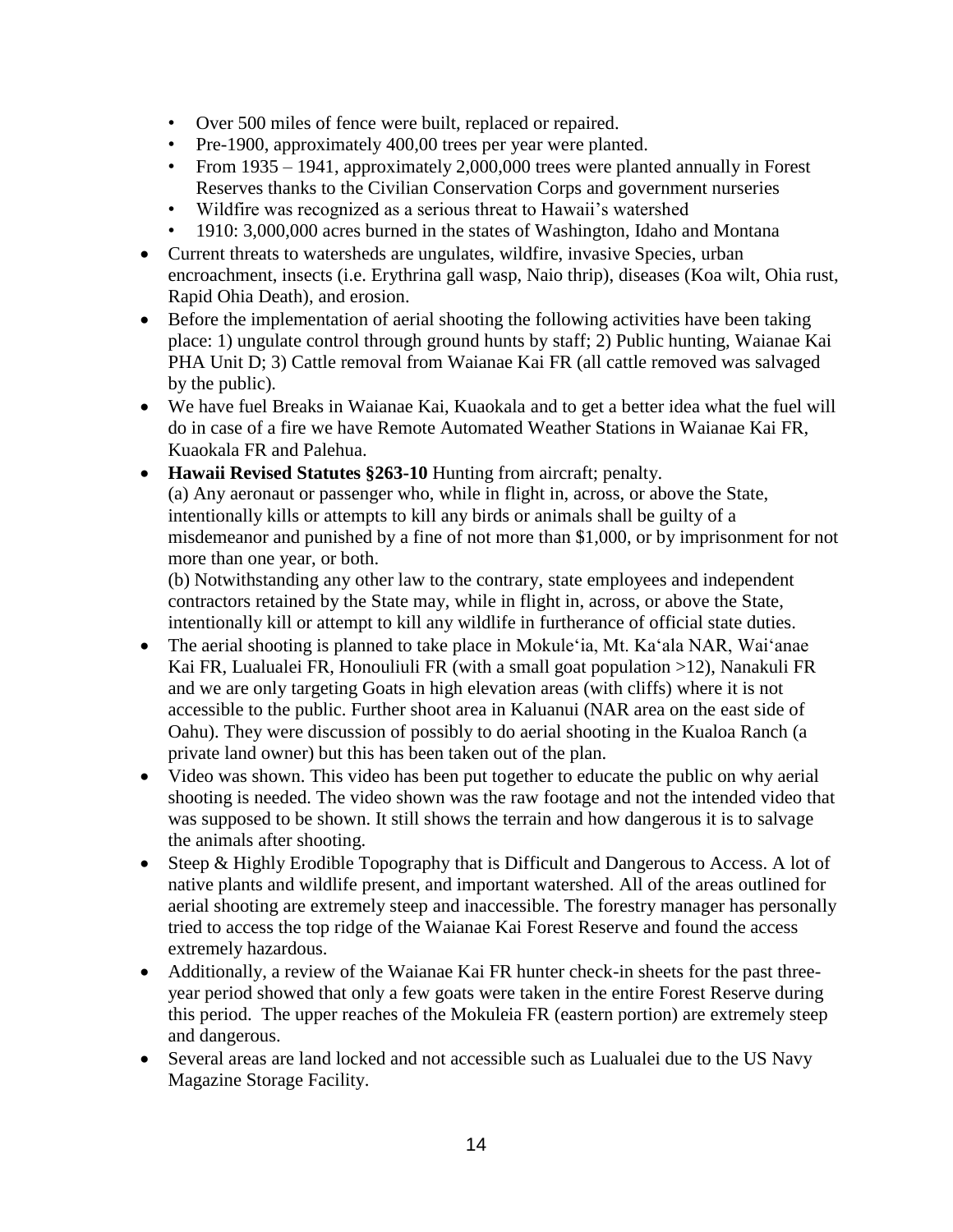- Providing hunters with GPS locations of animals is not practical as the area has limited public access. It is also located in a very remote section of the forest reserve and access to the area requires long strenuous hikes through very steep and hazardous conditions of at least 3 to 4 hours one-way, therefore making retrieval of animal's undesirable and ineffective.
- Other land owners are not interested in allowing the public to access their areas.
- The multi-leveled canopy structure and sheer cliff topographical conditions would make it very difficult to safely land helicopters for meat retrieval operations throughout the aerial shoot locations. Sling loads used in this environment to transport animals would also increase the hazardous operational conditions. This does not make this a safe and effective option for animal control and removal.
- Herding the animals in an unfenced area would only move the problem to neighboring land parcels and does not solve this issue. Thus, was not selected as an option for animal control and removal.
- Due to the extreme topography, the herding of animals into constructed capture pens is not feasible. The terrain does not lend itself to flat ground for the placement of capture pens. Neither does the terrain have natural choke points, open vegetation or flat ground that would make driving the animals by foot or by helicopter possible. Animals will "hole up" in the caves or the dense vegetation that is scattered about on the cliffs.
- Aerial Shooting only, with DOFAW Staff (Preferred Alternative). This provides the most efficient and cost effective option for animal control in this area. Exposure time to these conditions is kept to a minimum due to efficient helicopter operations. All DOFAW shooters and helicopter pilots are trained and certified for ACETA (Aerial Capture Eradication & Tagging of Animals) missions.
- Outreach done and or planned:
	- House of Representatives: Rep Evans, Rep Lee, Rep Matsumoto, Rep Tupola, Rep Quinlan, Rep Gates, Rep Oshiro, Rep Yamane
	- Senate: Senator Riviere and Senator Onishi
	- Ahu Moku: Thomas Shirai (Waialua), Shad Kane (Kapolei) and Hanalei Hopfe (Waianae)
	- Community Outreach: Eric Enos, Kaala Farms, Nanakuli NB, Waianae NB, North Shore NB and Adjacent Landowners

Lance DeSilva (Forestry Program Manager, Maui Branch) presented about aerial shoot protocols. Some of the highlights of the talk are as follow:

- An aerial shooting plan has to be written and approved by the administrator. We rather use public hunters if it is safe, efficient and effective for the hunt to take place. If this is not the case aerial shooting is the next tool we have available to us. The following are the aerial shoot plan protocol steps:
	- 1) Mission Memo is the next step. Description of mission, geographic area, flight dates (with alternate dates due to possible cancellation), schedule of the mission, and a list of participants (with alternates) as well as include a copy of the purchase order for the helicopter rental, and firearm and special accessories (accessories must be approved under DLNR Firearms Policy).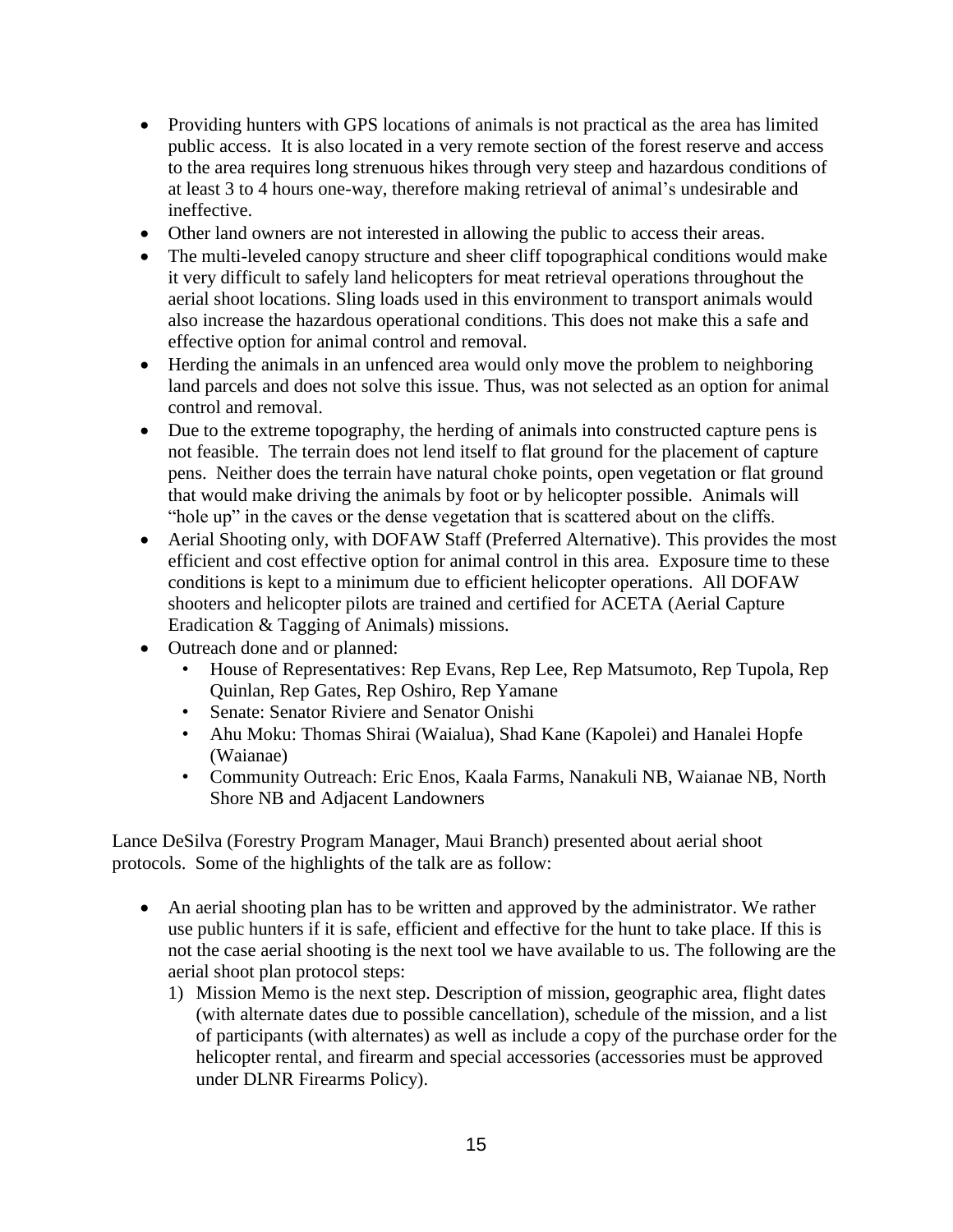- 2) Place a legal notice: Publish the dates shooting will take place (as well as alternate dates) and a description of the area it will occur in. in local newspapers by Branch manager at least 15 calendar days prior to the aerial shooting.
- 3) Cooperator notification: Dated letter to cooperating and adjacent landowners at least one week in advance of the mission.
- 4) Flight plan: Needs to be submitted to Branch manager prior to mission.
- 5) Closure of DOFAW lands: for public safety and public notification post signs prior to aerial shoot to close areas. Staff to be stationed at same areas day of shoot to keep people out of areas.
- 6) Trip report: Needs to be sent to DOCARE and Administrator within 48 hours of the mission completion (mission debriefing).
- One of the questions that we always get from the public is that how do we know that the areas that we are shooting are the designated areas and not for instance in the buffer zone or another forest reserve. We have GIS maps of the whole area and the areas where the shooting is planned are uploaded into tablets that we take with us on the helicopter. This way we can track where we are in real-time and make sure when we are for instance near a buffer zone (no shooting zone) we turn around and continue as planned. As far as what is going on in the air it is as documented and tracked as possible.
- Once we are ready to do the aerial shoot first we do a fly over the area to ensure that there is nobody in the area.

Lori Buchanan asked if the GIS maps of the area that they use in the aerial shoot available for public viewing? Lance DeSilva answered: Yes, they are available within 40 hours. The information and the maps have to be turned in to the administrator and DOCARE. Anyone that like to have access to it can than call our office and ask for the information.

- Here are some examples of frequently asked questions presented by Lance DeSilva:
	- 1) When you dispatch animals do you do it humanly? Yes, we make sure that we use the correct firearm for the animal that we target. Also, we make sure that the animal is out quickly and to our knowledge not suffering.
	- 2) Why can't we retrieve every animal that we shoot? Most places that the aerial shoot takes place are too dangerous or not accessible for us to enter and retrieve the animals. In the past two helicopter crashes have occurred due to trying to retrieve animals.
	- 3) How do you ensure that you get all the animals out of the area where you plan your aerial shoot? We have infrared units that we use and that makes it easier to find and dispatch the animals. In some cases, we also have animals that have been radio collard and we can track these animals to find the others. This method is usually used when we do not have that many animals in an area and it is harder to find them by fly overs.
	- 4) What happens when you remove all these animals and the fuel builds up? When we remove animals from an area is always in conjunction with fire mitigation, where we build fire breaks or reduce fuel (in places that are possible).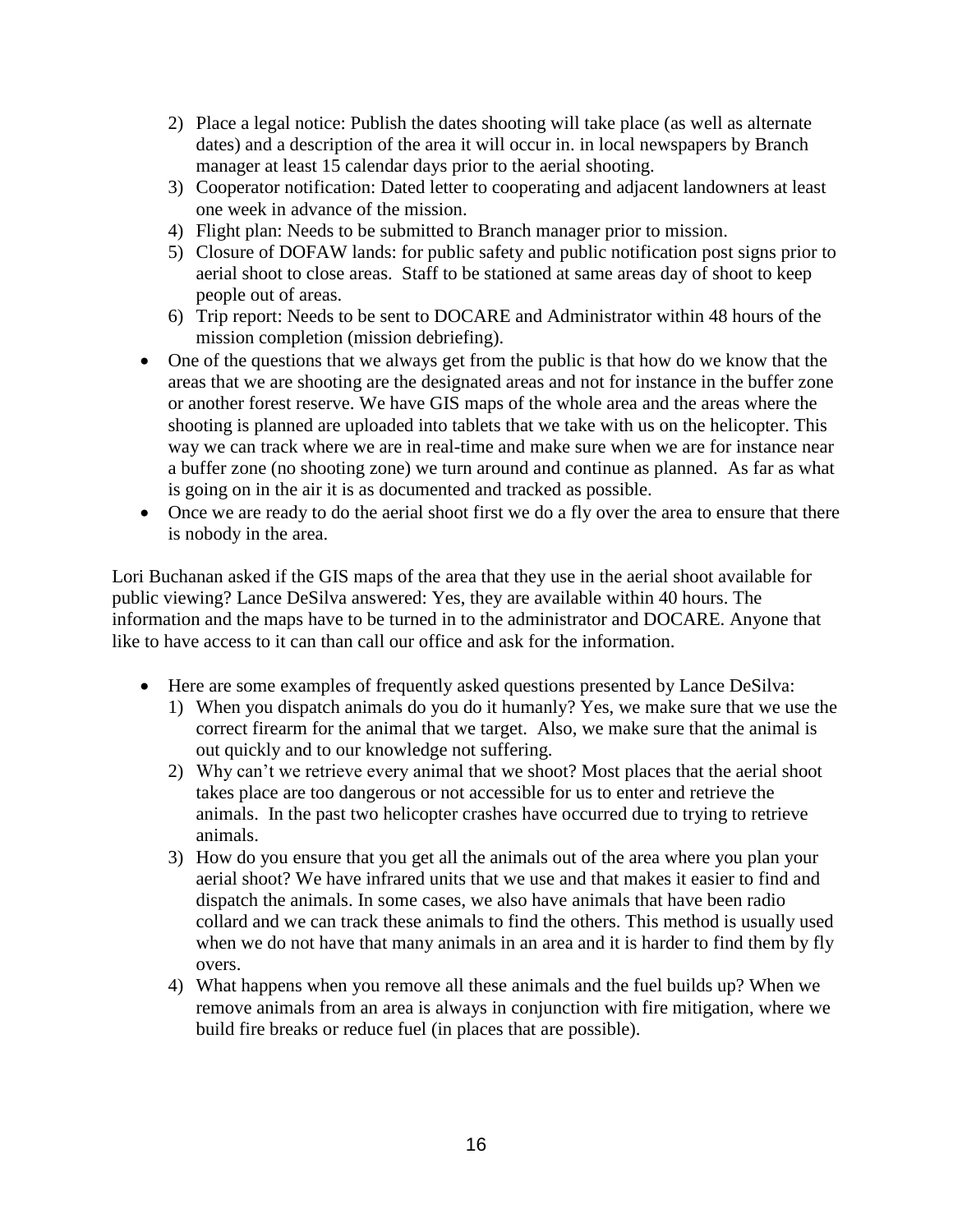#### **Questions and Comments:**

- Josiah Jury asks if the areas that are being selected are being controlled or eradicated? Ryan Peralta answers "We are going for zero animals". Lance DeSilva added that we are always looking to create more hunting opportunities for the public to offset for the areas that are being eradicated. Josiah Jury asked if they have been successful on doing that for instance on Maui where Lance DeSilva works where DeSilva answered that they are working on it and they are getting close to complete such project. For instance, they are acquiring a 1000 acres of land in Molokai that hopefully will go through sometime this year. Jan Pali added that they are working on the acquisition of the Helemano wilderness area on Oahu, which will add a large area to the public hunting area. We are aggressively trying to get the funding and building support through public agencies.
- A concern from the public (James Manaku): How are you going to shoot the animals effectively? The moment you shoot all the animals are going to scatter because of the noise. What if you shoot and it bounces off the rock towards people? I am just concerned about this once we had 3000 people and now we have 8000 people in the area.
- Michael Sturm (avid goat hunter) suggests that the Department should put a notice at the hunting box for the Makua Kea where all the goat hunters are and let them know that there is priority to clear off this Wai'anae Kai. It bothers me that you are going for zero animals on the Makaha ridge, that is a ridge that a lot of people want to hunt and it has a lot of game on it and it is never open (people hunt there illegally a lot). If you would open that area up and get more hunters there (and it is an accessible ridge with a lot of goats) it would make a lot of people happy and will make your work easier. Lori Buchanan asked Michael Sturm whether hunters are signing in at the check in station. Part of the validation for the aerial shoot is that DOFAW uses that information in this case the low count of hunters to say that there are not enough hunters, hunting in a certain area. So for the record are you testifying that you do not think that people actually sign up at the check stations? Michael Sturm replies: "Correct". Ryan Peralta adds that the areas that they are planning the aerial shoot (for goats) are usually used by pig hunters and the areas that the goat hunters usually use are excluded from the plan. In addition, some of the areas that we are planning to do the aerial shoot are bordered by the lands from Board of water supply and they are hesitant to let us open the area to the public, if it was state lands it would be much easier to deal with. Robert Cremer asks what the reason is that the Board of Water Supply doesn't want to have people on their lands? And Peralta replies that it is probably a liability issue. Robert Cremer asked the Deputy if there was any way that we could work out something with the Board of Water Supply where we go ahead and occupy a portion of the legality? The Deputy responded that the commission can certainly approve its own letter to Board of Water Supply.
- Lori Buchanan asks what the goal of the aerial shoot is which Peralta responds, "We are looking at eradication (zero tolerance) all goats except for Makua Kea". Is the whole area fenced in? No, the area is not fenced. Fencing is too expensive. Lori Buchanan adds; however, the goats might be moving to a different area during the aerial shoot and move back in the area again at a later time. Also, you are planning to go for zero tolerance has there been any studies that shows the number of goats and what percentage of that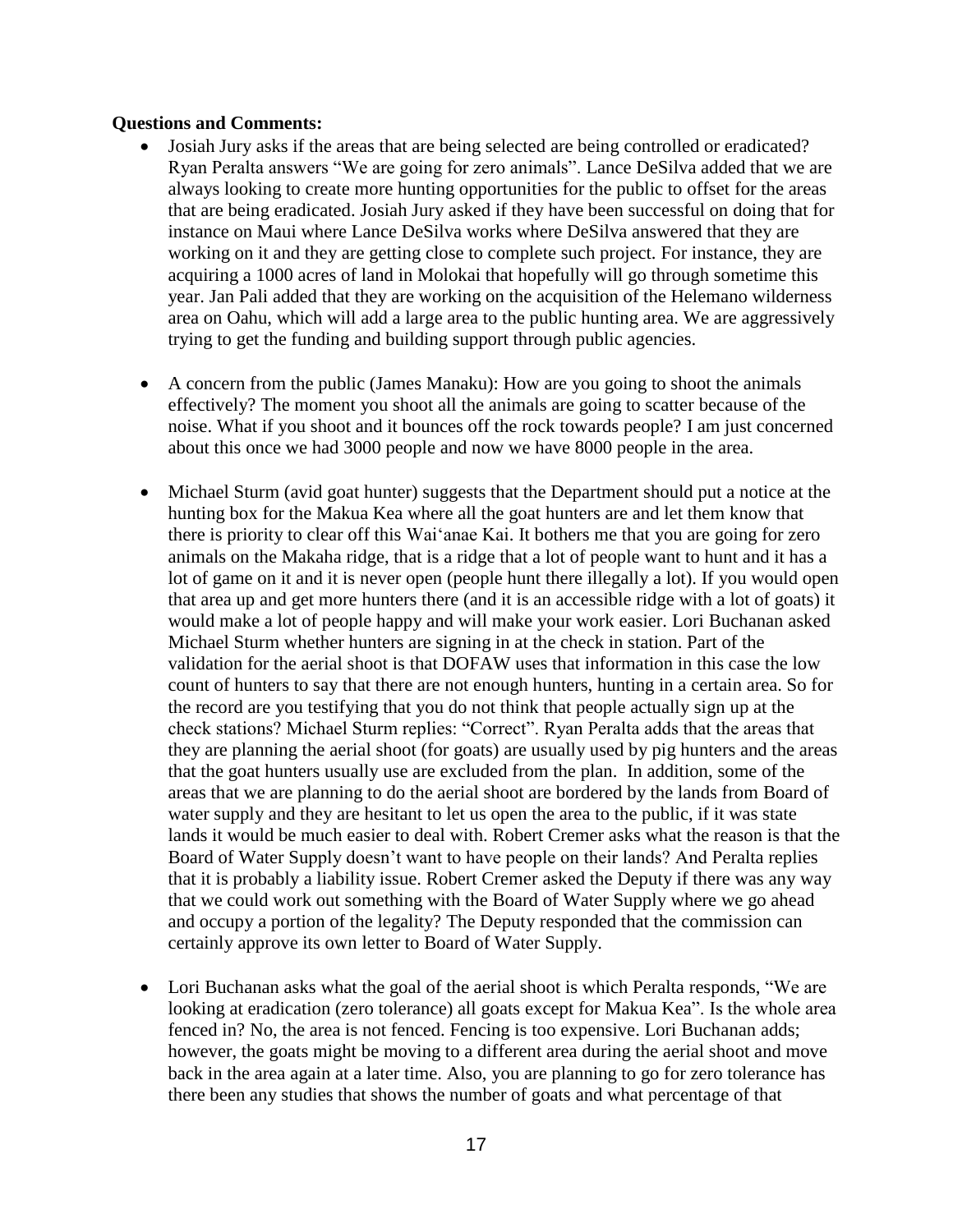number has to be removed but to still have it be sustainable? From a tax payers point of view these are the type of questions that she thinks needs to be looked at. Lance DeSilva added that there are certain areas that the removal method works without fencing. For instance, they removed 1600 goats in the past in an area that was very remote and now years later there are still no goats in that area. Marigold Zoll (Oahu branch Manager) adds that the Makua valley is currently fenced and the ridge that separates the North Shore from the West side is fenced too. They will be doing the aerial shoot starting from the southern side of Waianae and work their way up trying to keep the animals in the Makua Kea area. We then will assess if fencing is needed. It really depends how successful we are in the aerial shooting plan and how well the animals stay in the area that we want them to stay and if we can do some strategic fencing as we move forward with the project.

- A concern from the public (James Manaku): How are you going to replace the meat that we put on our table if you are going to go with zero tolerance? I am concern about the future generation. Chair Sabati said that this a valid concern and that is why it is important to have a game management plan. Currently there is no game management plan in the state of Hawaii and that is what we need to work towards too.
- ITEM 8. Brief introduction of Hunter Education Program by Andrew Choy (Hunter Education Program Manager). The highlights of the presentation are as follows:
	- Hunter Education Program: The International Hunter Education Association conference was held in Oregon in May. Nationally, the hunter population is going down while there is a huge increase in target shooting and target archery. Unfortunately, the same correlation is not seen for hunting. So, this is the real interest of the hunter education program which is engaged in the recruitment and retention of new hunters.
	- Program information: The Hunter Education Program is under DOCARE. Funding is through the wildlife sport and fish restoration which is also one of our primary sources of authority. We get our standards from the IHUSA. We maintain 61 volunteers statewide and our certification data in 2016 include 2,200 students and over 66 classes. Since, 1979 there were 70,000.
	- In 2015, we overhauled all the curriculum. Got attorney general and the board to review and approve it and that was across the board with a new manual, new videos, and an inhouse instructor guide which is a standalone teaching resource for our instructors. Prior to that, the curriculum hadn't been updated for over 15 years.
	- Courses include the traditional hunter education class with 12 hours of lecture and video. This is by far generates the most demand. More recently we have been able to offer a hybrid class with an online portion, plus a mandatory in-person conclusion course which is about 4 hours. We started this in October 2016 and since then we have conducted 8 classes and generated about 250 certifications through this option in FY16. This is only a small portion of our certification which is only offered on Big Island and Oʻahu at the moment.
	- The number of course completions provided by the online vendor only shows the number of students who complete up to the online course, but not the mentor conclusion course, although we would assume it's about a 100%. More importantly, what this doesn't show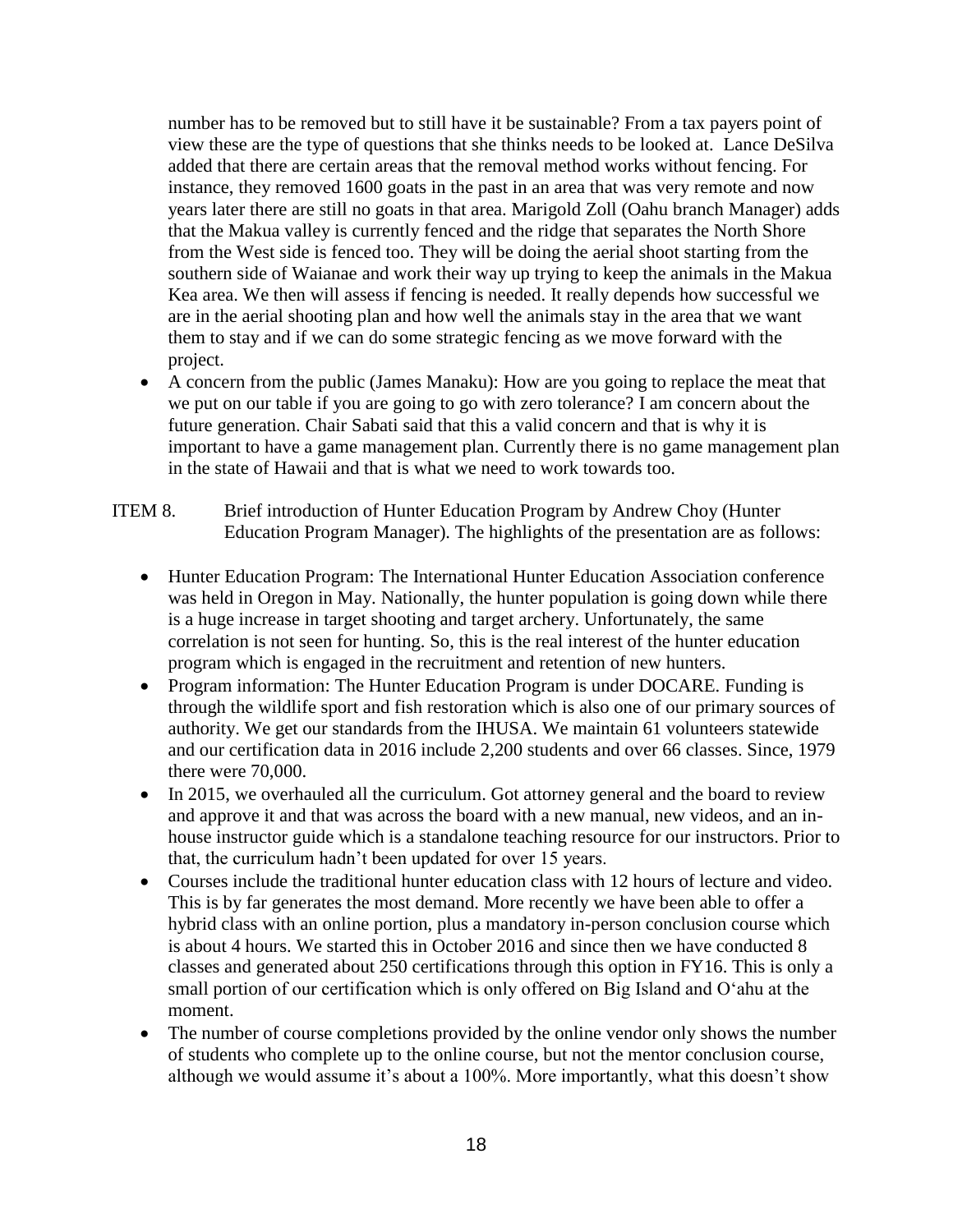is the number of students who begin the online course but don't complete it, which nationally is about 30%.

- Bow hunter education is offered in two formats: 1) a traditional 8-hour class with lecture, video, and a field day, and 2) an online class, which started in July 2016. Although Hawaiʻi doesn't have a bow hunter education requirement to bow hunt, other states are increasingly making that into law. Capacity wise, we are only able to offer one traditional bow hunter class a year because of the large footprint that it requires and we rotate between islands. This is an immediate solution to those who want to bow hunt on other states. In terms of certification data, there was a big spike at first, then it petered off to maybe one or two a month, but it still shows that it is serving its purpose. I do not know how many people go bow hunt every month in another state, but anecdotally we see that people who are getting the certifications are getting it. And just for comparison, in any given traditional bow hunter class, we are certifying about 20 students so already this has, in a years' time, certified more students that what we can do with the traditional class.
- Admin & public update: in 2014, we started working with eHawaii to overhaul our student database, but prior to that we were managing 70,000+ records in Microsoft access over a shared network. We were losing a lot of data, so we started working with eHawaii to centralize a database, get everything into an application where we can manage our classes, certify students and the subsequent phase of that, which is the phase that we are in right now, is being able to move to a public interface to offer online registration, document requests online, hunting information, and profile management. We want this to be user centered (i.e. the hunters and the potential hunters). On one side, the pool of hunters is arguably shrinking because there is a loss of hunter opportunity and access to areas. From the hunter education side, the hunter pool is shrinking also because of the hunter demographics are changing. What is the stereotypical hunter nationwide? That is changing dramatically and that has contributed to a loss of hunter retention across the nation. For our public interface, we want to make this information accessible to the public.
- Our courses are all organized with course ID numbers and include the course information and status; this what our staff works off of. Our shooting records include, 58,000 certified, 6,000 non-certified, and 12,000 exempt. We can manage our individual records and have access to document requests, class history, general notes for all of our 65,000+ records in the database. We can also manage our work flow and replacement requests. Thus, moving onto the public side, we went live with this in March 2017 and what this really intends to be is a one stop shop; it is the official resource for hunters where they can get all the information to answer their questions about how to go hunting in Hawaiʻi. In our new course catalog, all the dates and times and addresses are included. Also, your document requests are all upfront, so there is no need to drill down to a number of pages to get information on permits, replacements, lottery hunts, announcements, etc. It is meant to capture everything very accessibly for people because it is very hard for a new hunter or someone who has no experience hunting in Hawaiʻi to get from hunter ed to the check-in station, and then to the hunting area. In partnership with DOFAW, this is really meant to help facilitate that process.
- Another feature of this is that you can log in if you are certified. You can manage your classes and profile, and buy your license. You can already do that, obviously, but this channels it into one repository. The analytics are important. What we see in the timeline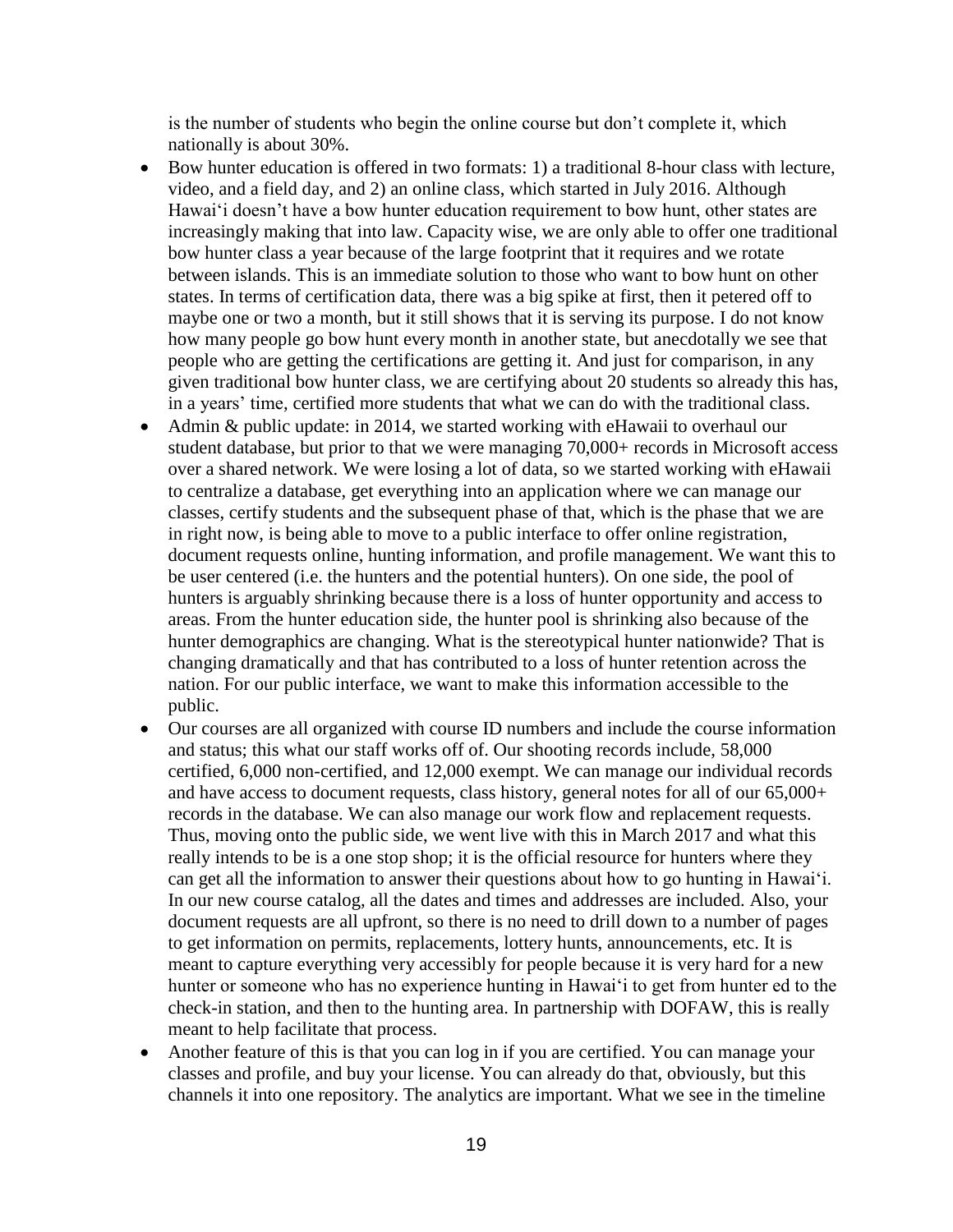from March to June of this year includes 18,000 sessions, 38,000 page views, and 6,000 users. Are we seeing that many people in our hunter ed classes? No, so what is happening to all these people? I do not know, but it is important to start tracking it so we can figure out what is happening.

- Another interesting point is that we see new visitors at 33% and the returning visitors at 66%. Age is primarily millennials followed by generation z, 18-24, but the gender split is pretty good. It is engaging males and females. We also see that the site gets the most hits during the work week, during work hours on a desktop computer. So, what does that tell you? People are probably looking at hunter ed classes and hunting information at work. Furthermore, the retention is 100% in the first month, but up to the second month, we start losing people and that is due to a number of reasons. If someone can go to one place to get all the access and information they need to hunt in Hawaiʻi, then shouldn't that retention rate be higher? Shouldn't people be continually being interacting with the DOFAW site, hunter ed site, or DLNR site over the first and second month? It is good for us to plan, but looking at these figures. The page views to the "Welcome" page is 21,000 and 6,000 for the classes, so I hope people are getting all the information that they need to go straight into the class schedule without having to go through all these different pages.
- As a part of this collaborative effort, we worked with DOFAW. We are fortunate to have a good, strong relationship with Shaya Honarvar (Game Program Coordinator) in putting out hunter access and outreach information. For example, the newsletter "Go Hunt Hawai'i," which includes hunter trips, animals and birds bagged, announcements, and help connect hunters and resource managers. We are circulating a sign-up sheet at every one of our hunter education courses as part of a continuity effort to plug students in to the information that they need.
- Conclusion: one of the future states of our hunter Ed is having online registration for classes to manage your whole profile. It is in the works and expected to go live in August 2017. Additionally, if we could really integrate with DOFAW, the funding, and the support, then you can have a completely accessible page where you can download the applications, apply online, see what hunts are coming up, bag limits, and dates; without having to drill down to a whole number of pages. This is a future state that is perhaps in the works, but not yet, whereas the online registration is. Our plans is to increase partnership, expand the hybrid courses statewide, complete our transition into our new curriculum, "Go Hunt Hawaiʻi" build out, shooting range development, enhancement opportunities, and explore additional opportunities for hands-on training.

#### **Questions and Comments:**

Robert Cremer asked if the great majority of the hunter education course are adults because of the gun law. Andrew Choy replied, "Yes, but it depends. What we project is about 30% of the students are taking it for the hand gun certification, which is different by community. We would see a lower percentage in Hilo or Molokai or Lanai, whereas on Oahu that percentage is close to 30 because more people are coming in for the hang gun certification." Robert Cremer also asked Andrew Choy for his opinion on if the apprenticeship program would help the hunter education program. To which Andrew Choy answered, "An apprenticeship program is tricky. The people coming into our program now do not have connections with hunting. So, yes, it seems like an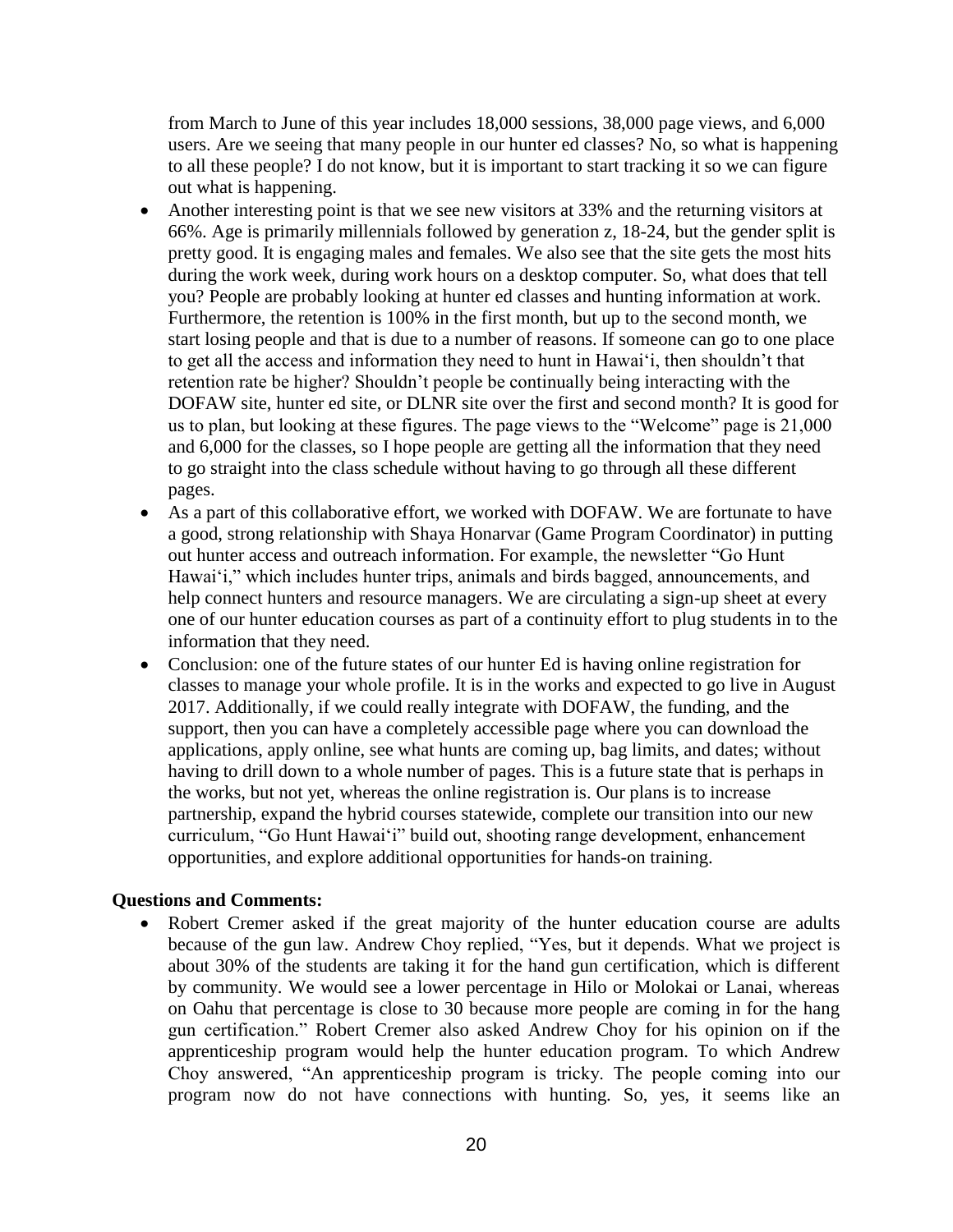apprenticeship program could work, but the fact of the matter is, are these people ever going to have access to an apprenticeship… So, let me back up, in some states, apprenticeship is offered by law enforcement officials or department staff so if that was a part of the bill. Where you have staff or personnel who are specifically tasked with apprenticeship, then yes, it is something that could work. Let's say, uncle can take his nephew out, well that kid is going to go out anyway, but does someone, who is off the street and kind of heard about hunting and is interested on the news, going to have an opportunity to connect to an apprenticeship? I don't know. So, the analytics helps us understand who coming through with horses, where there are needs the most and we haven't started tracking this till most recently. On the national scale, this is one thing that the international hunter education association is putting a lot of pressure onto the programs to start tracking their students because they fall off. If we certify 2,000 students a year, it would be reasonable to think that that year we would have 2,000 more license purchases. If year one there's 10,000 purchases, then in year two hunter Ed certifies 2,000 more, shouldn't it be at least 11,000 perhaps? It's not. It's plateauing, and it's plateaued for quite a while." Robert Cremer asked if a mentor list could be a part of the apprenticeship program. Andrew Choy stated that it is a good option and it is reasonable, but there is a process to it. Robert Cremer stated, it was something like a boy scouts program, he would be willing to be a part of that.

- Chair Sabati added, "Wisconsin has a learn to hunt mentorship program, so that's something we can look into down the line. I can access that information. The question that I had is the basic hunter Ed course, you have a hybrid. Now, the bow hunter one, is that classroom only?" Andrew Choy explained, "We have the 12-hour traditional bow hunter course that everyone is familiar with and then we have the online only bow hunter course, which is offered through the national bow hunter education association. So, that certification is completely online and what I can say is that it's a pretty rigorous course. It takes someone at least 6-8 hours reasonably to go through that online bow hunter class. The pages are timed, so you're required to stay on each page. There are chapter quizzes, if you don't pass them you have to go back and take the whole chapter again. I don't know the figure, but other states do offer this option as well. For the people that we deal with, generally it's the people who want the hands-on training, people who want to sit in on the hunter Ed class. For the online bow hunter class, they are going to take it because they want to go bow hunt in a state that requires it, like Alaska. So, it's a solution to that issue that we have."
- ITEM 10. Training offered by Hawaii State Ethics Commission (Daniel Gluck, Executive Director and General Counsel, Hawaii State Ethics Commission). For more information please visit: <http://ethics.hawaii.gov/> and [https://ethics.hawaii.gov/wp](https://ethics.hawaii.gov/wp-content/uploads/2017/03/quickguide_newempboard.pdf)[content/uploads/2017/03/quickguide\\_newempboard.pdf](https://ethics.hawaii.gov/wp-content/uploads/2017/03/quickguide_newempboard.pdf)

Since there was time between the two trainings it was decided to discuss ITEM 5 now.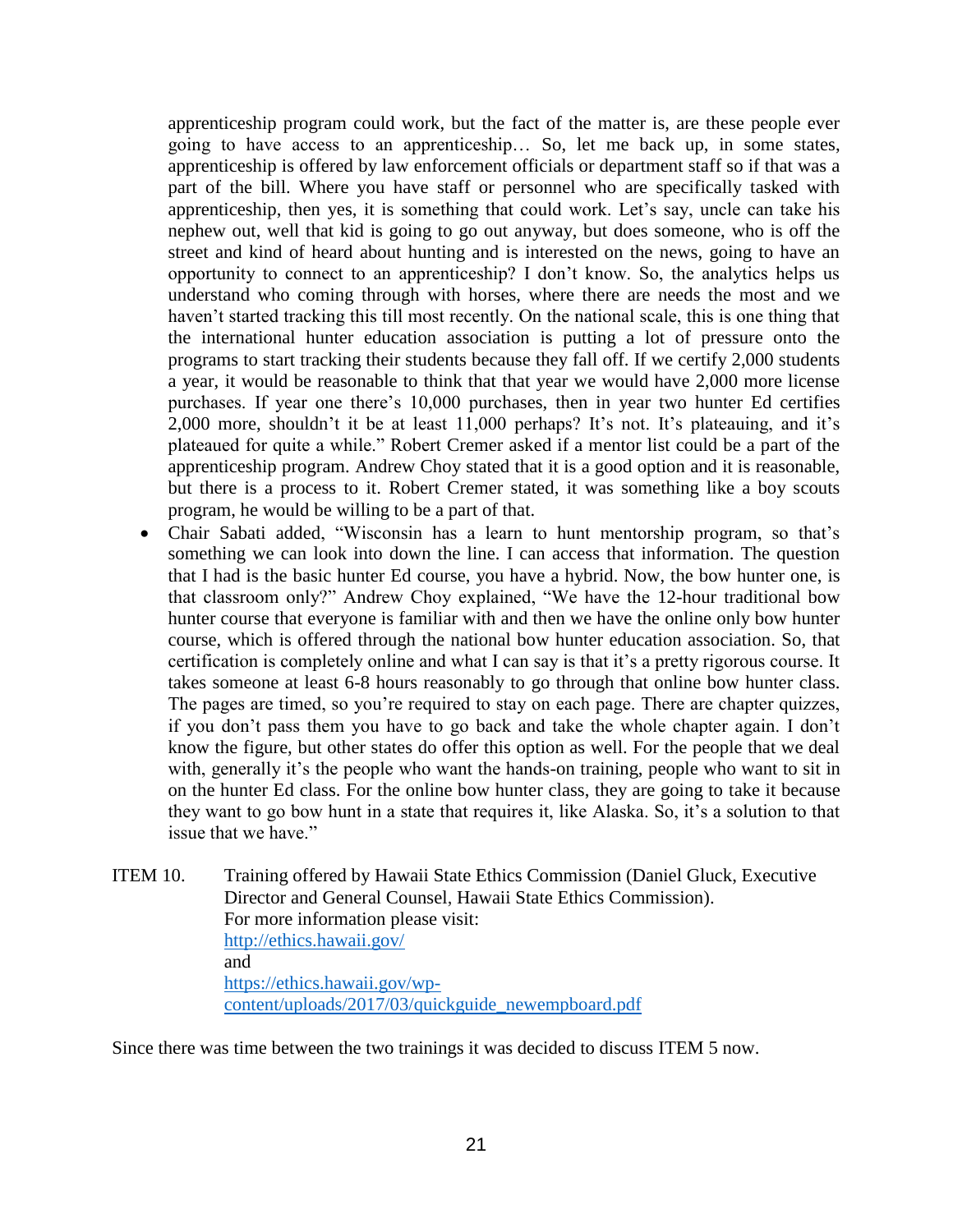ITEM 5. Budget Review and Discussion. HB 1041, Section 3 states that there is appropriated out of general revenues of the state of Hawai'i the sum of \$40,000 or so much thereof as may be necessary for fiscal year 2016-2017 for the establishment of a game advisory commission pursuant to this act. The sum appropriated shall be expended by the department of land and natural resources for the purposes of this act.

> Appropriated amount is \$40,000, The estimated cost to hold the GMAC meeting (Airfare, per diem, hotel and rental car when needed) is about \$2300, to transcribe the meeting \$1650/meeting, two recorders about \$350, There is a 5% restriction (\$2000) taken by the governor and 6% indirect cost (\$2280) for Admin overhead. The restriction, indirect cost and the recorders are onetime costs. These funds cannot be carried over to the next fiscal year and should be encumbered.

The commissioners suggested that they could use the funds to hold GMAC meetings, offsite visits for commissioners and bring district biologists to the GMAC meeting. Next year the funding for the commission will have to come from the Wildlife Revolving Fund, PR and or G funds. It is not clear if we can move some of this fund and pay for an intern to take the minutes for the commission.

Chair Sabati asked the commissioners if they are all in favor of using these funds for travel and transcription, Robert Cremer made a motion and Nancy Timko second the motion.

ITEM 11. Training offered by Office of Information Practices (Sunshine Law). By Carlotta Amerino (Staff Attorney at the Office of Information Practices). For more information please visit: <http://oip.hawaii.gov/laws-rules-opinions/sunshine-law/>

James Cogswell asked the chair if he could make an additional comment about ITEM 5 and the chair accepted. Cogswell suggested that if it would be possible to earmark \$2000 for a Kupu intern to assist with the minutes. All commissioners were in favor of this suggestion. Robert Cremer made a motion to appropriate the \$2000 for a Kupu intern and Nancy Timko second the motion.

ITEM 6. Set future meeting schedule. Next meeting is tentatively scheduled on August 17, 2017 (1:00 PM)

Lori Buchanan asked the two commissioners from the Island of Hawaii what the role of the County GMAC is now that there is a State GMAC? Chair Sabati replied and said that he has met with the Chair of the County GMAC (Tom Lodge) and has explained the need of working together. Chair Sabati explained to Lodge that the State GMAC and the County GMAC cannot be separate entities and that they needed to go hand in hand. The issues that Chair Sabati has with the County GMAC has to do with sunshine law. For instance, the County GMAC are